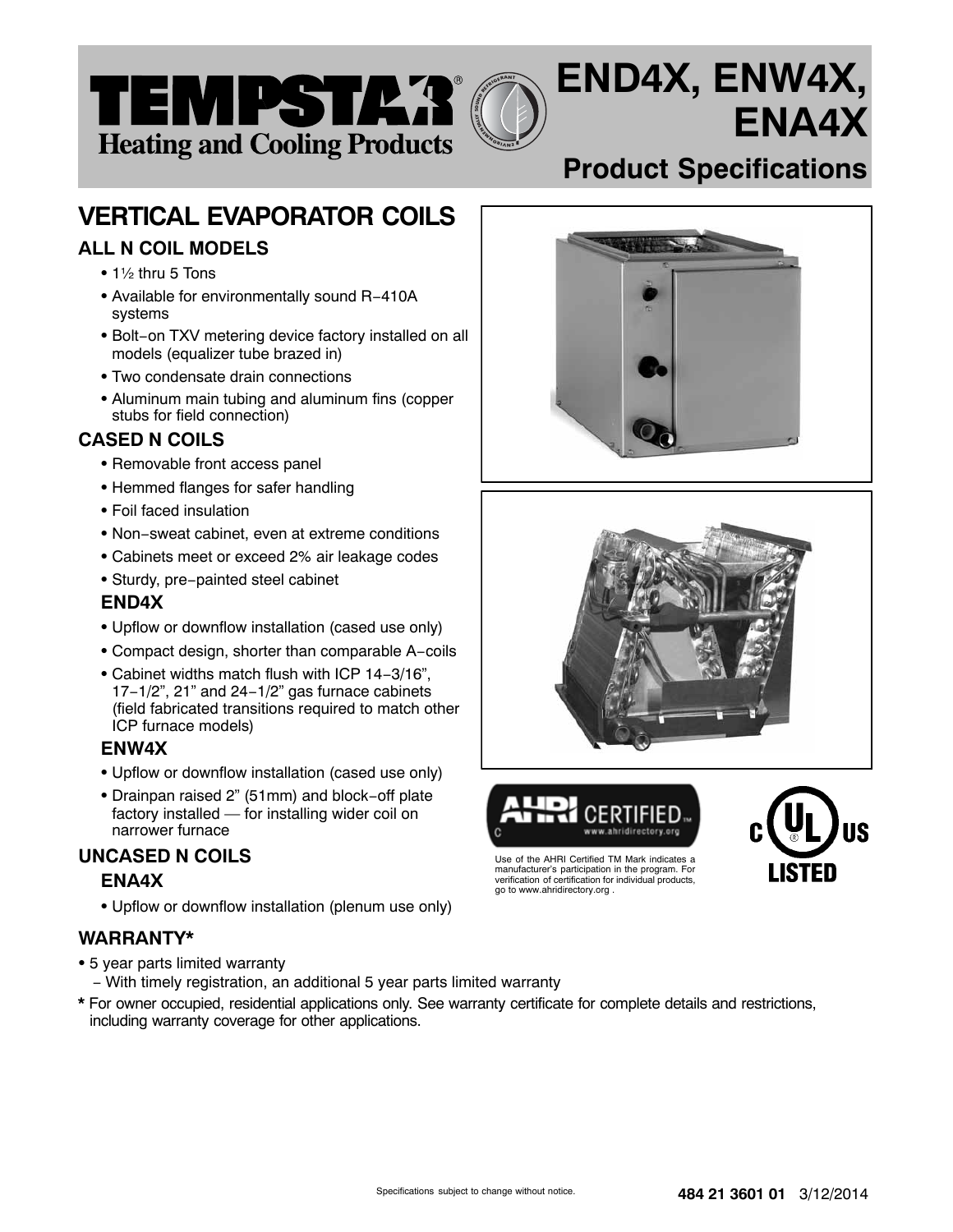| <b>COIL MODEL NUMBER IDENTIFICATION GUIDE</b>        |   |                     |                    |                         |   |                         |   |      |    |    |  |
|------------------------------------------------------|---|---------------------|--------------------|-------------------------|---|-------------------------|---|------|----|----|--|
| <b>Digit Position</b>                                | 1 | $\overline{c}$      | 3                  | 4                       | 5 | 6,7                     | 8 | 9,10 | 11 | 12 |  |
|                                                      | E | N                   | D                  | 4                       | X | 18                      | L | 14   | A  | 1  |  |
| $E = E$ vaporator                                    |   |                     |                    |                         |   |                         |   |      |    |    |  |
| $B =$ Builder                                        |   |                     |                    |                         |   |                         |   |      |    |    |  |
| $D = Standard$                                       |   |                     |                    |                         |   |                         |   |      |    |    |  |
| $N = N$ Coil                                         |   | <b>TYPE</b>         |                    |                         |   |                         |   |      |    |    |  |
| $A =$ Uncased                                        |   |                     |                    |                         |   |                         |   |      |    |    |  |
| $D =$ Cased Upflow/Downflow                          |   |                     |                    |                         |   |                         |   |      |    |    |  |
| M = Cased Multiposition (Upflow/Downflow/Horizontal) |   |                     |                    |                         |   |                         |   |      |    |    |  |
| $W =$ Cased Upflow/Downflow for narrower furnaces    |   |                     |                    |                         |   |                         |   |      |    |    |  |
| H = Cased Horizontal                                 |   | <b>INSTALLATION</b> |                    |                         |   |                         |   |      |    |    |  |
| 4 = Environmentally Sound R-410A                     |   |                     | <b>REFRIGERANT</b> |                         |   |                         |   |      |    |    |  |
|                                                      |   |                     |                    |                         |   |                         |   |      |    |    |  |
| $P = P$ iston<br>$X = TXV$                           |   |                     |                    | <b>METERING DEVICE</b>  |   |                         |   |      |    |    |  |
| $18 = 18,000$ BTUH = $1\frac{1}{2}$ tons             |   |                     |                    |                         |   |                         |   |      |    |    |  |
| $19 = 18,000$ BTUH = $1\frac{1}{2}$ tons             |   |                     |                    |                         |   |                         |   |      |    |    |  |
| $24 = 24,000$ BTUH = 2 tons                          |   |                     |                    |                         |   |                         |   |      |    |    |  |
| $30 = 30,000$ BTUH = $2\frac{1}{2}$ tons             |   |                     |                    |                         |   |                         |   |      |    |    |  |
| $31 = 30,000$ BTUH = $2\frac{1}{2}$ tons             |   |                     |                    |                         |   |                         |   |      |    |    |  |
| $36 = 36,000$ BTUH = 3 tons                          |   |                     |                    |                         |   |                         |   |      |    |    |  |
| $37 = 36,000$ BTUH = 3 tons                          |   |                     |                    |                         |   |                         |   |      |    |    |  |
| $42 = 42,000$ BTUH = $3\frac{1}{2}$ tons             |   |                     |                    |                         |   |                         |   |      |    |    |  |
| $43 = 42,000$ BTUH = $3\frac{1}{2}$ tons             |   |                     |                    |                         |   |                         |   |      |    |    |  |
| $48 = 48,000$ BTUH = 4 tons                          |   |                     |                    |                         |   |                         |   |      |    |    |  |
| $60 = 60,000$ BTUH = 5 tons                          |   |                     |                    |                         |   |                         |   |      |    |    |  |
| $61 = 60,000$ BTUH = 5 tons                          |   |                     |                    | <b>NOMINAL CAPACITY</b> |   |                         |   |      |    |    |  |
| $L =$ Aluminum                                       |   |                     |                    |                         |   | <b>HAIRPIN MATERIAL</b> |   |      |    |    |  |
| $14 = 14 - 3/16"$                                    |   |                     |                    |                         |   |                         |   |      |    |    |  |
| $17 = 17 - 1/2"$                                     |   |                     |                    |                         |   |                         |   |      |    |    |  |
| $21 = 21"$                                           |   |                     |                    |                         |   |                         |   |      |    |    |  |
| $24 = 24 - 1/2"$<br><b>WIDTH</b>                     |   |                     |                    |                         |   |                         |   |      |    |    |  |
| Sales Digit (Major Revision)                         |   |                     |                    |                         |   |                         |   |      |    |    |  |
| <b>Engineering Digit (Minor Revision)</b>            |   |                     |                    |                         |   |                         |   |      |    |    |  |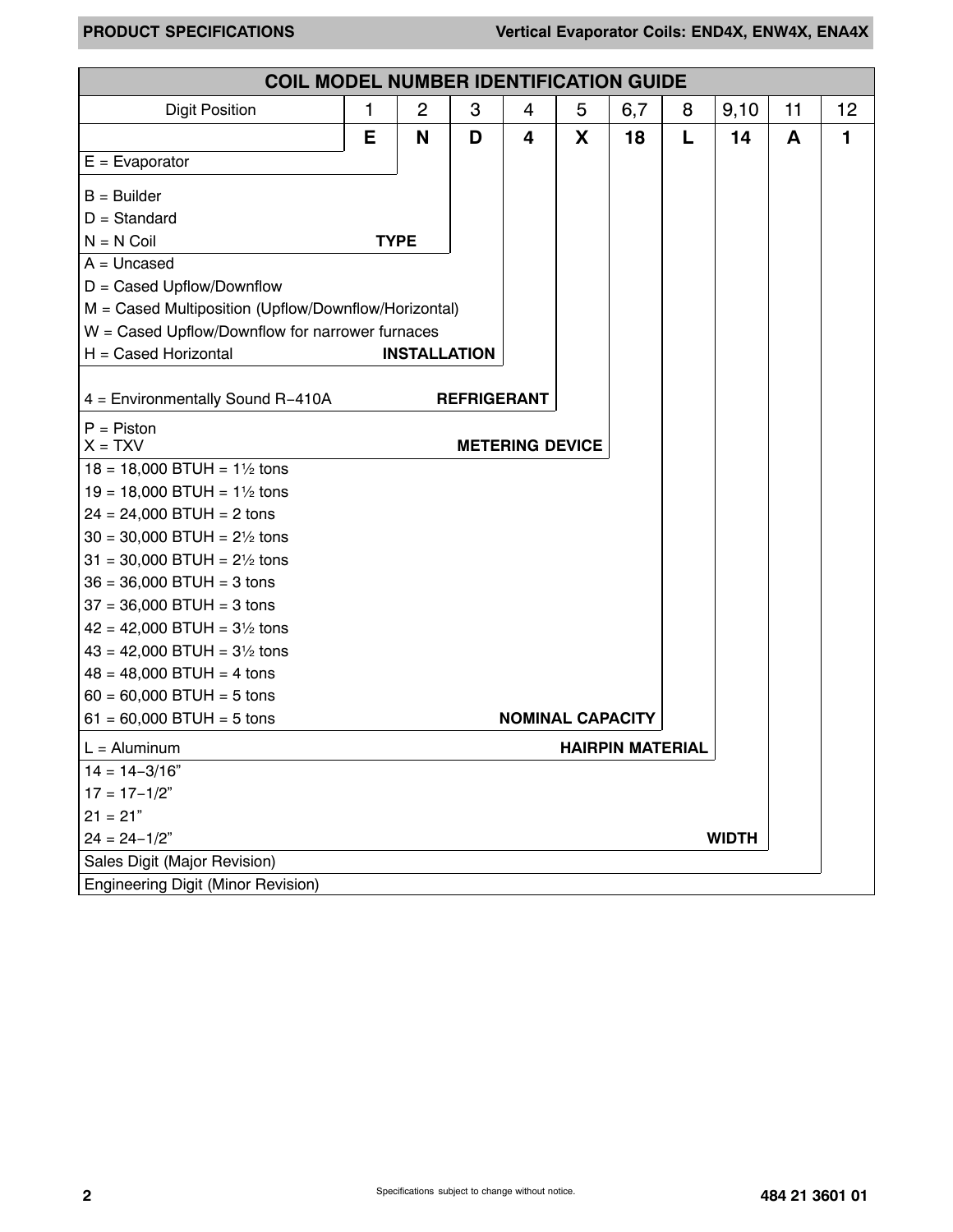|                                            |                                                                                                                                            | ⋖<br>SD4936-4<br>$\circ$<br>$\bf 0$<br>$\circ$                               |                  | Shipping Weight<br>lbs (kg)       | <b>Aluminum</b> | 36 (16)<br>35(16)                                         | (81) 0 <del>7</del>         | 40 (18)                     | 47 (21)          | 47 (21)                                     | 46 (21)<br>49 (22)           | 48 (22)                        | 45 (21)                | 52 (24)                   | 57 (26)                       | 58 (26)           | 66 (30)                   | 62 (28)                | 78 (35)             | 84 (38)               |
|--------------------------------------------|--------------------------------------------------------------------------------------------------------------------------------------------|------------------------------------------------------------------------------|------------------|-----------------------------------|-----------------|-----------------------------------------------------------|-----------------------------|-----------------------------|------------------|---------------------------------------------|------------------------------|--------------------------------|------------------------|---------------------------|-------------------------------|-------------------|---------------------------|------------------------|---------------------|-----------------------|
| - 18-9/16"<br>OUTSIDE OF<br>FLANGES<br>្លុ | VERTICAL<br>CASED<br><b>END4X</b>                                                                                                          |                                                                              |                  |                                   |                 | 3/4 (19)<br>5/8 (16)                                      | (16) 8/9                    | 5/8 (16)                    | 3/4 (19)         | (6L)  +/S<br>3/4 (19)                       | 3/4 (19)                     | 3/4(19)                        | 7/8 (22)               | 7/8 (22)                  | 7/8 (22)                      | 7/8 (22)          | 7/8 (22)                  | 7/8 (22)               | 7/8 (22)            | 7/8 (22)              |
|                                            |                                                                                                                                            | $\circ$<br>$\circ$                                                           |                  |                                   |                 | $14 - 3/16$ (360)<br>17-1/2 (445)                         | (096) 91/8-11               | 17-1/2 (445)                | 14-3/16 (360)    | $17 - 1/2$ $(445)$                          | (Str) 2/1-21<br>17-1/2 (445) | 21 (533)                       | 17-1/2 (445)           | 17-1/2 (445)              | 21 (533)                      | 24-1/2 (622)      | 21 (533)                  | 24-1/2 (622)           | 24-1/2 (622)        | 24-1/2 (622)          |
| 1/2<br>$1 - 9/16$ "                        | $\circ$ $\circ$ $\circ$ $\circ$<br>$1 - 7/8$ " MAX -                                                                                       | $\circ$<br>$\bullet$<br>13/16"                                               | <b>END4X</b>     |                                   | ≏               | $12 - 1/2$ (318)<br>$\overline{15-3/4}$ (400)             | 12-1/2 (318)                | $15-3/4$ $(400)$            | $12 - 1/2$ (318) | $\overline{15-3/4}$ (400)<br>$15-3/4$ (400) | 15-3/4 (400)                 | $\frac{(68b)}{(69-1)(4)(489)}$ | $15 - 3/4$ (400)       | (00 <del>b</del> ) +/8-9L | $19 - 1/4$ (489)              | 22-3/4 (578)      | (68 <del>t</del> ) t/1-61 | 22-3/4 (578)           | 22-3/4 (578)        | $22 - 3/4$ (578)      |
|                                            |                                                                                                                                            | ol                                                                           | DIMENSIONAL DATA | Inches - English (MM - SI Metric) |                 | 5-5/16 (135)<br>$(16)91/6-$                               | 5-5/16 (135)                | $3 - 9/16(91)$              | $5 - 5/16$ (135) | $3 - 9/16(91)$<br>$(16)(9-3-3)$             | $3 - 9/16$ (91)              | $3 - 9/16$ (91)                | (16) 91/6-8            | $(16)91/6-$               | $3 - 9/16$ (91                | $3 - 9/16$ (91)   | $3 - 9/16$ (91)           | $3 - 9/16 (91)$        | $3 - 9/16(91)$      | $3 - 9/16$ (91)       |
| OUTSIDE OF<br>FLANGES<br>டி                |                                                                                                                                            |                                                                              |                  |                                   | a               | 1/16 (256)<br>$\overline{13-7/8}$ (352)<br>$\overline{0}$ | 1/16 (306)<br>$\frac{1}{2}$ | 1/16 (256)<br>$\frac{1}{2}$ | $13 - 5/8$ (346) | $13 - 7/8$ (352)<br>$17 - 1/2$ (445)        | 13-7/8 (352)                 | $13 - 9/16$ (345)              | $\frac{17-1}{2}$ (445) | $\overline{13-7/8}$ (352) | $.5/8$ (397)<br>$\frac{1}{2}$ | $17 - 15/16(456)$ | 17-1/2 (445)              | $\frac{17-1}{4}$ (438) | 5/16 (456)<br>$-11$ | 5/16 (456)<br>$-17-1$ |
|                                            | $\circ$<br>€                                                                                                                               | -3/4" NPT DRAIN<br>۰<br>٥                                                    |                  |                                   | ⋖               | $12 - 5/8$ (321)<br>17(432)                               | 14-5/8 (372)                | 14-5/8 (372)                | 17 (432)         | $23 - 1/4$ (591<br>(432)                    | 17 (432)                     | 17 (432)                       | $27 - 3/16$ (691)      | 21-1/8 (537)              | 19 (483)                      | $26 - 5/16$ (669) | 22-1/16 (560)             | 22-1/16 (560)          | 26-7/8 (683)        | 32-7/16 (824)         |
| 9/16"<br>7/8"                              | $2 - 1/16"$<br>NOILDINNOJ LYJMS<br>SMETI NOILDIS<br>- U I , Ø<br><b>SWEAT CONNECTION</b><br>INLI OIND LINE<br>- 0 : 1 0/07<br>- 0 : 1 0/08 | $1 - 9/16"$<br>$3 - 1/16"$<br>3/4" PLUGGED DRAIN<br>$1 - 3/8"$<br>$2 - 1/8"$ |                  | Size (tons)                       |                 | $1 - 1/2$<br>1–12<br>1–1                                  | И                           | N                           | $2 - 1/2$        | $2 - 1/2$<br>$2 - 1/2$                      | ო                            | S                              | က                      | $3 - 1/2$                 | $3 - 1/2$                     | $3 - 1/2$         | 4                         | 4                      | ဖြူ ဖြ              |                       |
|                                            |                                                                                                                                            |                                                                              |                  | Model                             |                 | END4X18L14<br>END4X19L17                                  | END4X24L14                  | END4X24L1                   | END4X30L14       | END4X31L17<br>END4X30L17                    | END4X36L1                    | END4X36L2                      | END4X37L17             | END4X42L17                | END4X42L2                     | END4X43L24        | END4X48L21                | END4X48L24             | END4X60L24          | END4X61L24            |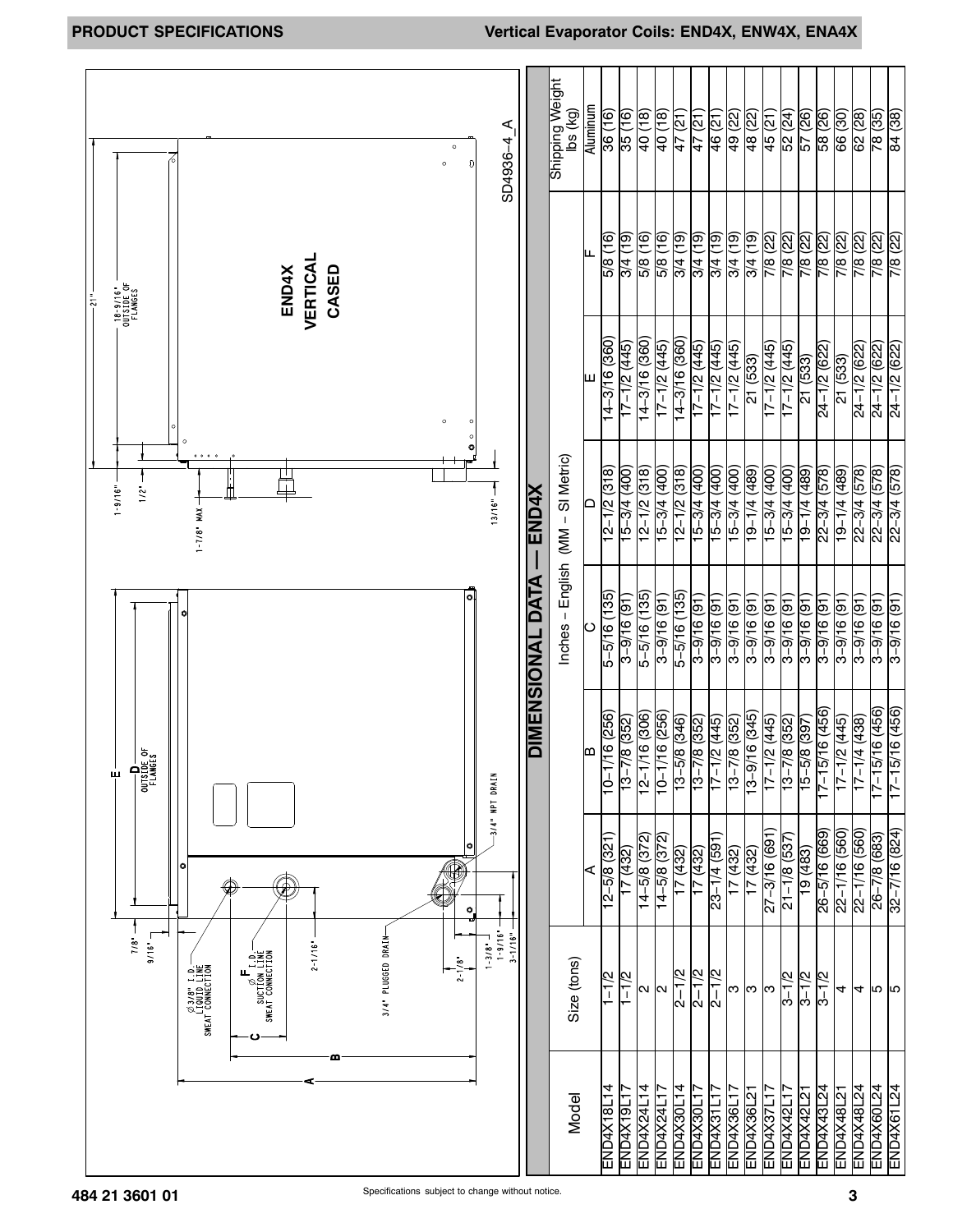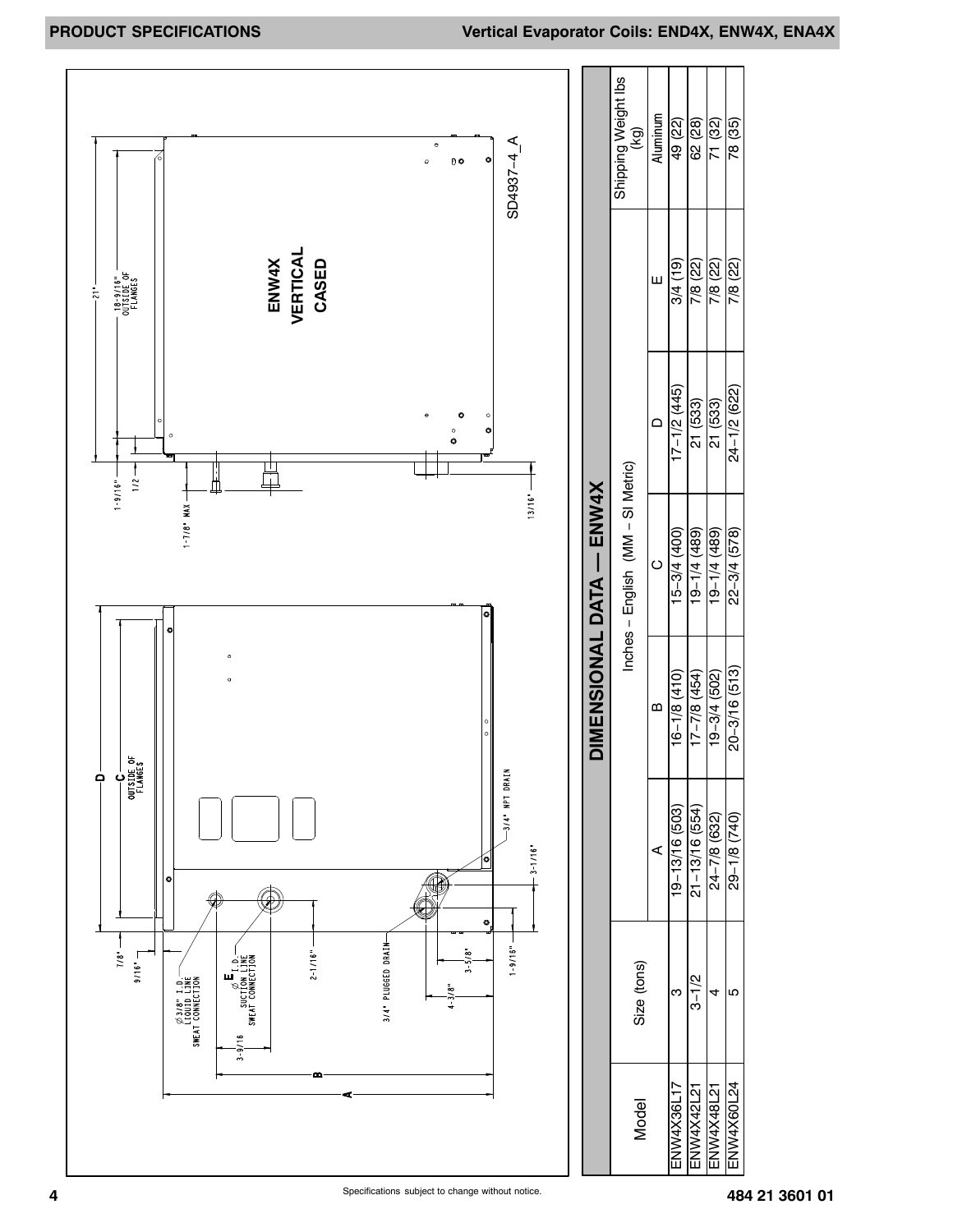|                                                                                                                                                                     |                      | Shipping<br>Weight lbs<br>(kg)    | Aluminum         | $(8)$ $\angle$ $\vdash$ | 25 (11)            | 21 (10)         | 22 (10)                  | 23 (10)                | 24 (11)            | 31(14)            | 26 (12)        | (12)<br>72     | 33 (14)           | 29 (13)           | 36 (16)            | 33 (15)                   | 34 (15)            | 40 (18)<br>35(16)                      |
|---------------------------------------------------------------------------------------------------------------------------------------------------------------------|----------------------|-----------------------------------|------------------|-------------------------|--------------------|-----------------|--------------------------|------------------------|--------------------|-------------------|----------------|----------------|-------------------|-------------------|--------------------|---------------------------|--------------------|----------------------------------------|
| $2 - 3/8$ "                                                                                                                                                         |                      |                                   | ৩                | 5/8 (16)                | 8/4 (19)           | (16) 8/9        | 5/8 (16)                 | 3/4(19)                | 3/4(19)            | 3/4 (19)          | 3/4(19)        | 8/4 (19)       | 7/8 (22)          | 7/8 (22)          | 7/8 (22)           | 7/8 (22)                  | 7/8 (22)           | 7/8 (22)<br>7/8 (22)                   |
| SUPPORT COLLAR LOCATION                                                                                                                                             |                      |                                   | ц.               | 13(330)                 | 16-15/16 (429)     | 15(381)         | (330)                    | $\frac{16-9}{16-421}$  | 16-13/16 (427      | $20 - 7/16$ (519) | 16-13/16 (427  | 16-5/8 (422)   | $20 - 7/16$ (519) | 18-9/16 (472)     | $20 - 15/16$ (532) | $20 - 7/16$ (519)         | $20 - 1/4$ (514)   | 20-15/16 (532)<br>$20 - 7/8$ (530)     |
| (COLLAR WIDTH)<br>$-3/4$ " NPT DRAIN<br>œ<br>$1 - 1/2$                                                                                                              |                      |                                   | ш                | $5 - 5/16$ (135)        | $3 - 9/16$ (91)    | 5-5/16 (135)    | $3 - 9/16$ (91)          | $5 - 5/16$ (135)       | $3 - 9/16$ (91)    | $3 - 9/16$ (91)   | $(16)$ 9/16-8  | $169/16-5$     | $3 - 9/16$ (91)   | $3 - 9/16$ (91    | $3 - 9/16$ (91     | $3 - 9/16$ (91            | $3 - 9/16$ (91)    | $3 - 9/16$ (91)<br>$3 - 9/16$ (91)     |
| O<br>$-1/8$<br>$2 - 3/8$ "<br><b>MIVAG LAN "MAIN</b><br>Wallah Lan "Mai<br>$3/4$ "<br>NOILONNOJ LYJMS<br>TION TIME<br>TOTI 48/80<br>$3/4$ <sup>*</sup><br>$3 - 1/8$ | <b>ENA4X</b><br>DATA | Inches - English (MM - SI Metric) | $\Box$           | $9 - 3/8$ (238)         | 13-1/4 (337        | 162) 91/2-11    | $\overline{9-3/8}$ (238) | 13 (330)               | $13 - 1/4$ (337)   | 16-13/16 (427     | 13-1/4 (337)   | 12-15/16 (329) | 16-13/16 (427)    | 15 (381)          | 17-5/16 (440)      | (67 <del>b</del> ) 8/2-91 | $16 - 5/8$ (422)   | $17 - 5/16(440)$<br>17-5/16 (440)      |
| HEADER PLATE 13/16"<br>$2 - 13/16$ MAX                                                                                                                              | <b>DIMENSIONAL</b>   |                                   | ပ                | $10 - 5/8$ (270)        | $14 - 1/2$ (369)   | $(12-5/8)(321)$ | $(0.2)$ $8/5 - 01$       | 14-3/16 (360)          | $14 - 7/16(367)$   | 18-1/16 (459)     | 14–7/16 (367)  | 296) 91/2-11   | 18-1/16 (459)     | 16-3/16 (411)     | 18-9/16 (472)      | 18-1/16 (459)             | $(17 - 7/8)$ (454) | $(27)$ 9/16-81<br>$18 - 1/2$ (470)     |
| 1<br><del>mwaw</del> awa                                                                                                                                            |                      |                                   | B (Collar Width) | 122) 8/2-21             | $16 - 1/4$ (413)   | 12-7/8 (327     | 16-1/4 (413)             | 12-7/8 (327)           | $16 - 1/4$ $(413)$ | $16-1/4(413)$     | 16-1/4 (413)   | 19-5/8 (499)   | $16-1/4(413)$     | 19-5/8 (499)      | 23-1/8 (587        | 19-5/8 (499)              | 23-1/8 (587        | 23-1/8 (587)<br>23-1/8 (587)           |
| UNCASED<br>VERTICAL<br>$-19 - 1/8$<br>⋖<br>ENA4X<br>SD4956-4                                                                                                        |                      |                                   | ⋖                | 10-7/8 (276)            | $14 - 11/16$ (373) | 12-7/8 (327     | 12-11/16 (322)           | $\frac{14-7}{8}$ (378) | 14–11/16 (373)     | 20-3/4 (527)      | 14–11/16 (373) | 296) 91/2-11   | 24-3/4 (629)      | $(6 - 1/2)$ (419) | $24 - 3/8$ (619)   | 20-9/16 (522)             | $20 - 5/16$ (516)  | $24 - 3/8$ (619)<br>$30 - 1/2$ $(774)$ |
| SD4955-4 A,                                                                                                                                                         |                      | Size<br>(tons)                    |                  | $1 - 1/2$               | $1 - 1/2$          | $\mathbf{c}$    | N                        | $2 - 1/2$              | $2 - 1/2$          | $2 - 1/2$         | S              | ω              | ဇာ                | $3 - 1/2$         | $3 - 1/2$          | 4                         | 4                  | lЮ<br>∣ഥ                               |
|                                                                                                                                                                     |                      | Model                             |                  | ENA4X18L14              | ENAAX19L17         | ENAAX24L14      | ENA4X24L17               | ENA4X30L14             | ENA4X30L17         | ENA4X31L17        | ENA4X36L17     | ENA4X36L21     | ENA4X37L17        | ENA4X42L21        | ENA4X43L24         | ENA4X48L21                | ENA4X48L24         | ENA4X60L24<br>ENA4X61L24               |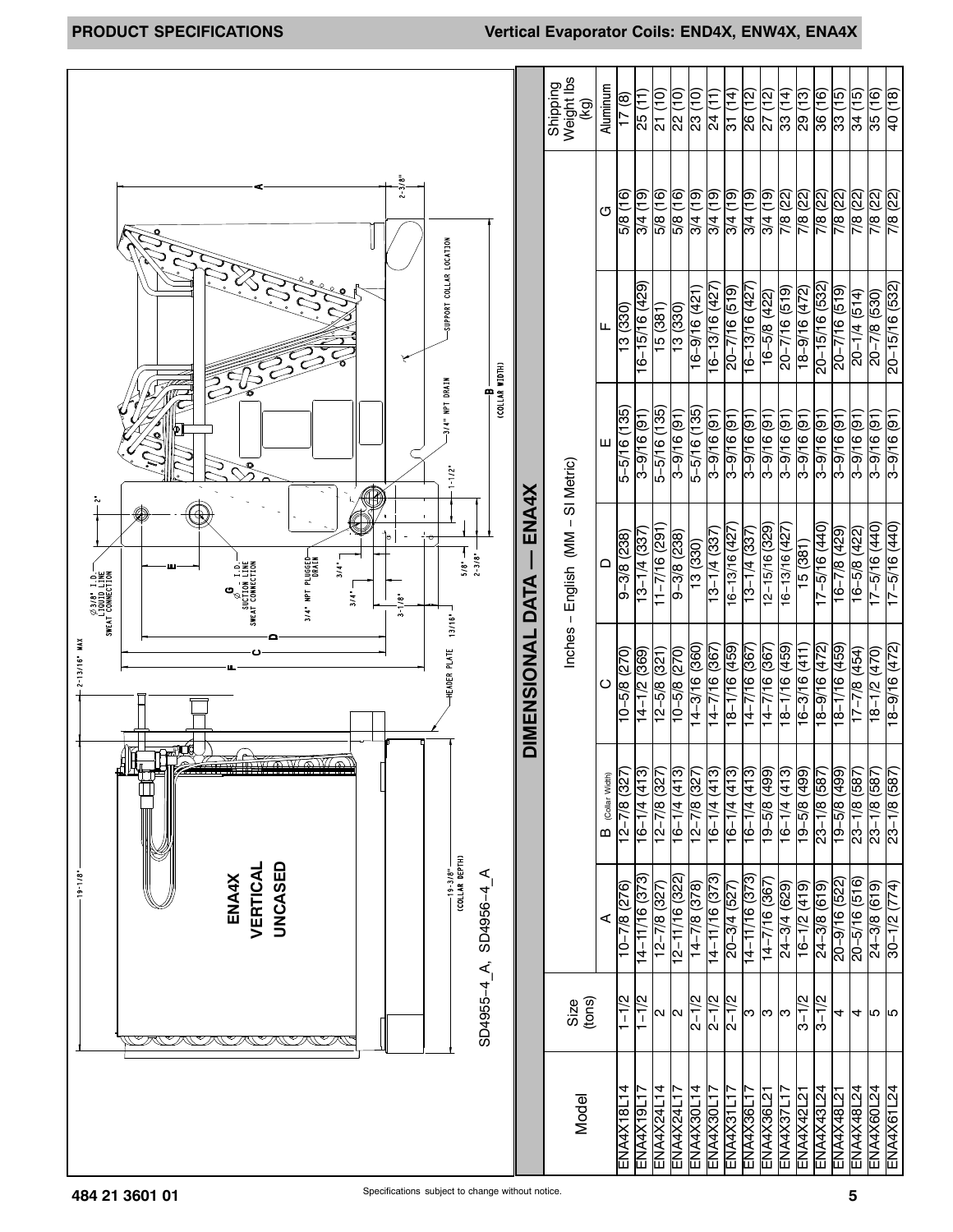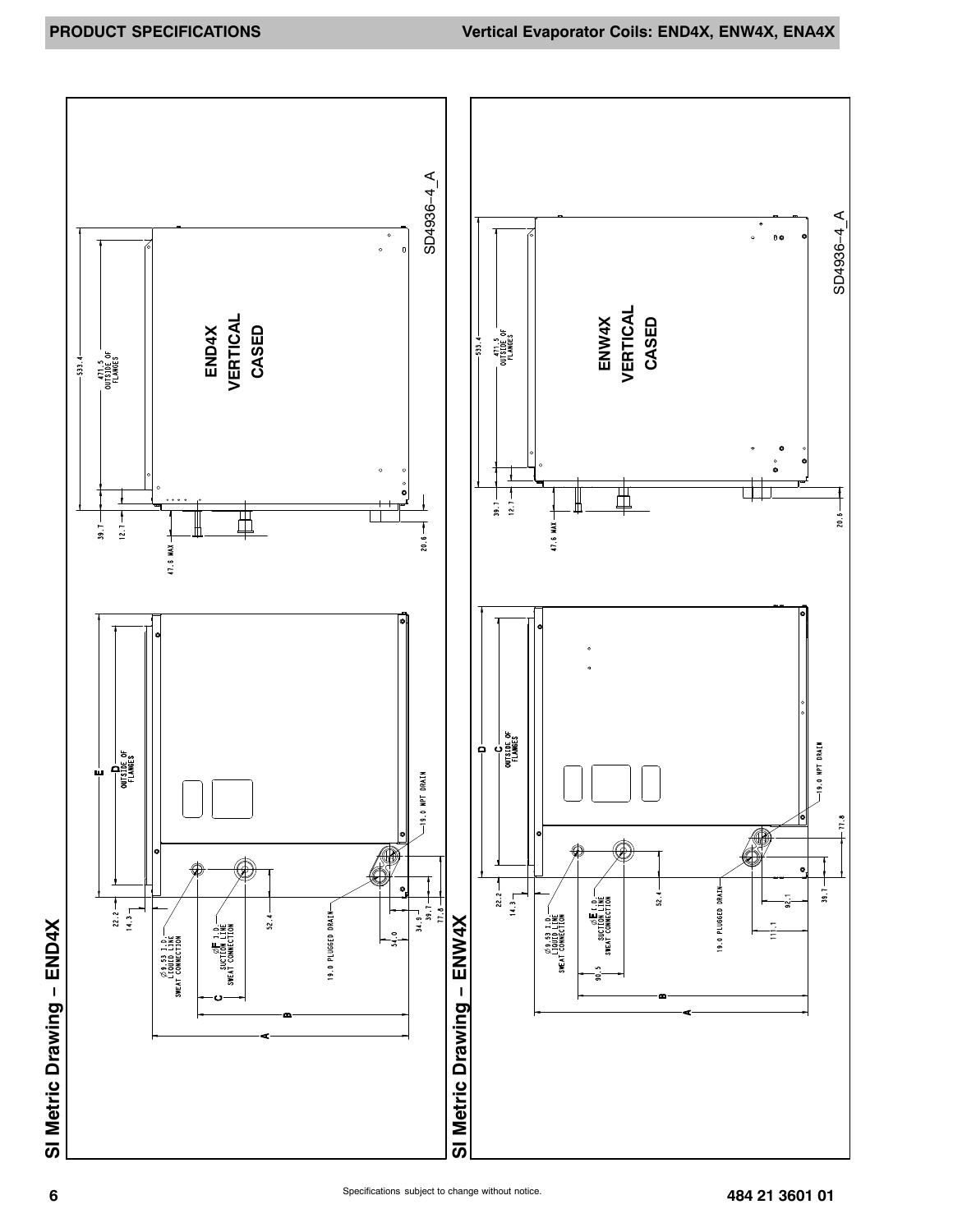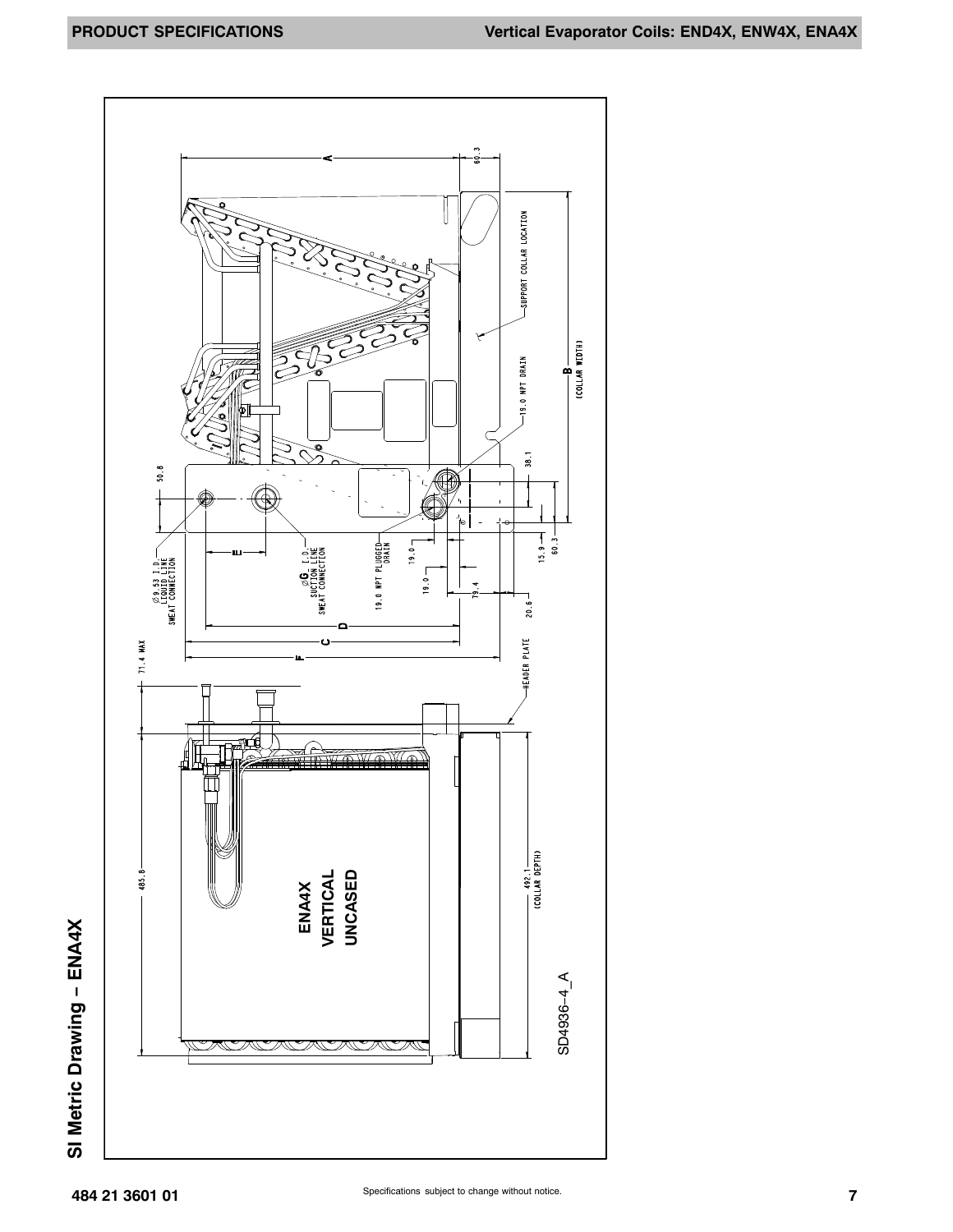|                                                                                                                                   |                                      |                               |                                      |                                                   |                                      | PHYSICAL DATA                        |                               |                                      |                               |                                      |                               |                                      |
|-----------------------------------------------------------------------------------------------------------------------------------|--------------------------------------|-------------------------------|--------------------------------------|---------------------------------------------------|--------------------------------------|--------------------------------------|-------------------------------|--------------------------------------|-------------------------------|--------------------------------------|-------------------------------|--------------------------------------|
| <b>END4X</b>                                                                                                                      |                                      |                               |                                      |                                                   |                                      |                                      | Model Size                    |                                      |                               |                                      |                               |                                      |
|                                                                                                                                   | <b>18L14</b>                         | 19L17                         | 24L(14,17)                           | 30L(14,17)                                        | 31L17                                | 36L(17,21)                           | 37L17                         | 42L(17,21)                           | 43L24                         | 48L(21,24)                           | 60L24                         | 61L24                                |
| Nominal Acceptable CFM Range                                                                                                      |                                      |                               |                                      |                                                   |                                      |                                      |                               |                                      |                               |                                      |                               |                                      |
| $CFM(L/s) - max$<br>$CFM (LS) - min$                                                                                              | 525 (248)<br>625 (295)               |                               | 700 (330)<br>900 (425)               |                                                   | 875 (413)<br>1125 (531)              |                                      | 1050 (496)<br>1350 (637)      |                                      | 1225 (578)<br>1600 (755)      | 1400 (661)<br>1800 (849)             | 1750 (826)<br>2000 (944)      |                                      |
| Coil Data (all coils 2 slab "A"                                                                                                   |                                      |                               | configuration, lanced sine wave bare | aluminum fin)                                     |                                      |                                      |                               |                                      |                               |                                      |                               |                                      |
| Face Area ft <sup>2</sup> (m <sup>2</sup> )                                                                                       | 3.34(0.31)                           | 4.68 (0.43)                   | 4.01 (0.37)                          | 4.68 (0.43)                                       | 6.68 (0.62)                          | 4.68 (0.43)                          | 8.02 (0.75)                   | 5.35 (0.50)                          | 8.02 (0.75)                   | 6.68 (0.62)                          | 8.02 (0.75)                   | 10.03(0.93)                          |
| $H \times L$ in. (mm)<br>Each Slab                                                                                                | $(254 \times 406)$<br>$10 \times 16$ | $14 \times 16$<br>(355 x 406) | $12 \times 16$<br>(305 x 406)        | $12 \times 16$<br>$35 \times 406$<br>$\mathbb{S}$ | $(508 \times 406)$<br>$20 \times 16$ | $(355 \times 406)$<br>$14 \times 16$ | $(610 \times 406)$<br>24 x 16 | $(406 \times 406)$<br>$16 \times 16$ | $(610 \times 406)$<br>24 x 16 | $(508 \times 406)$<br>$20 \times 16$ | $(610 \times 406)$<br>24 x 16 | $(762 \times 406)$<br>$30 \times 16$ |
| Fins Per Inch                                                                                                                     | $\overline{1}$                       | $\frac{6}{1}$                 | $\frac{6}{1}$                        | $\frac{6}{1}$                                     | $\frac{6}{1}$                        | $\frac{6}{1}$                        | $\overline{1}$                | $\frac{6}{1}$                        | $\overline{1}$                | $\frac{6}{1}$                        | $\overline{1}$                |                                      |
| Refrigerant Line Connections (sweat)                                                                                              |                                      |                               |                                      |                                                   |                                      |                                      |                               |                                      |                               |                                      |                               |                                      |
| Liquid in. (mm)                                                                                                                   | 3/8(10)                              | 3/8(10)                       | 3/8(10)                              | 3/8 (10)                                          | 3/8 (10)                             | 3/8 (10)                             | 3/8(10)                       | 3/8(10)                              | 3/8(10)                       | 3/8 (10)                             | 3/8(10)                       | 3/8(10)                              |
| Suction in. (mm)                                                                                                                  | 5/8 (16)                             | 3/4(19)                       | 3/4(19)                              | 3/4(19)                                           | 7/8 (22)                             | 3/4 (19)                             | 7/8 (22)                      | 7/8 (22)                             | 7/8 (22)                      | 7/8 (22)                             | 7/8 (22)                      | 7/8 (22)                             |
|                                                                                                                                   |                                      |                               |                                      |                                                   |                                      | <b>PHYSICAL DATA</b>                 |                               |                                      |                               |                                      |                               |                                      |
|                                                                                                                                   |                                      |                               |                                      |                                                   |                                      |                                      | Model Size                    |                                      |                               |                                      |                               |                                      |
| ENW4X                                                                                                                             |                                      | 36L17                         |                                      |                                                   | 42L21                                |                                      |                               | 48L21                                |                               |                                      | 60L24                         |                                      |
| Nominal Acceptable CFM Range                                                                                                      |                                      |                               |                                      |                                                   |                                      |                                      |                               |                                      |                               |                                      |                               |                                      |
| $\frac{\mathsf{CFM}}{\mathsf{CFM}}\left(\begin{matrix} \mathsf{L} / \mathsf{s} \end{matrix}\right) - \mathsf{min}}{\mathsf{CFM}}$ |                                      | 1050 (496)<br>1350 (637)      |                                      |                                                   | 1225 (578)<br>1600 (755)             |                                      |                               | (678) 0081<br>(199) 0071             |                               |                                      | 1750 (826)<br>2000 (944)      |                                      |
| Coil Data (all coils 2 slab "A" configuration, lanced sine wave bare alu                                                          |                                      |                               |                                      | minum fin)                                        |                                      |                                      |                               |                                      |                               |                                      |                               |                                      |
| Face Area ft <sup>2</sup> (m <sup>2</sup> )                                                                                       |                                      | $\frac{4.68(0.43)}{}$         |                                      |                                                   | 5.35 (0.50)                          |                                      |                               | 6.68(0.62)                           |                               |                                      | 8.02 (0.75)                   |                                      |
| Each Slab                                                                                                                         |                                      | $14 \times 16$                |                                      |                                                   | 16 x 16<br>(406 x 406)               |                                      |                               | 20 x 16                              |                               |                                      | $24 \times 16$<br>(610 x 406) |                                      |
| $H \times L$ in. (mm)                                                                                                             |                                      | $(355 \times 406)$            |                                      |                                                   |                                      |                                      |                               | $(508 \times 406)$                   |                               |                                      |                               |                                      |
| Fins Per Inch                                                                                                                     |                                      | $\frac{6}{1}$                 |                                      |                                                   | <u>°</u>                             |                                      |                               | $\frac{6}{1}$                        |                               |                                      |                               |                                      |
| Refrigerant Line Connections (sweat)                                                                                              |                                      |                               |                                      |                                                   |                                      |                                      |                               |                                      |                               |                                      |                               |                                      |
| Liquid in. (mm)                                                                                                                   |                                      | 3/8(10)                       |                                      |                                                   | 3/8(10)                              |                                      |                               | 3/8(10)                              |                               |                                      | 3/8 (10)                      |                                      |
| Suction in. (mm)                                                                                                                  |                                      | (6L) #/8                      |                                      |                                                   | 7/8 (22)                             |                                      |                               | 7/8 (22)                             |                               |                                      | 7/8 (22)                      |                                      |
|                                                                                                                                   |                                      |                               |                                      |                                                   |                                      | PHYSICAL DATA                        |                               |                                      |                               |                                      |                               |                                      |
|                                                                                                                                   |                                      |                               |                                      |                                                   |                                      |                                      | Model Size                    |                                      |                               |                                      |                               |                                      |
| <b>ENA4X</b>                                                                                                                      | <b>18L14</b>                         | 19L17                         | 24L(14,17)                           | 30L(14,17)                                        | 31L17                                | 36L(17,21)                           | 37L17                         | 42121                                | 43L24                         | 48L(21,24)                           | 60L24                         | 61L24                                |
| Nominal Acceptable CFM Range                                                                                                      |                                      |                               |                                      |                                                   |                                      |                                      |                               |                                      |                               |                                      |                               |                                      |
| CFM $(L/s)$ – min<br>CFM $(L/s)$ – max                                                                                            | 525 (248)<br>625 (295)               |                               | 700 (330)<br>900 (425)               |                                                   | 875 (413)<br>1125 (531)              |                                      | 1050 (496)<br>1350 (637)      |                                      | 1225 (578)<br>1600 (755)      | 1400 (661)<br>1800 (849)             | 1750 (826)<br>2000 (944)      |                                      |
| Coil Data (all coils 2 slab "A" configuration, lanced sine wave bare aluminum fin)                                                |                                      |                               |                                      |                                                   |                                      |                                      |                               |                                      |                               |                                      |                               |                                      |
| Face Area ft <sup>2</sup> (m <sup>2</sup> )                                                                                       | 3.34(0.31)                           | 4.68 (0.43)                   | 4.01 (0.37)                          | 4.68 (0.43)                                       | 6.68 (0.62)                          | 4.68 (0.43)                          | 8.02 (0.75)                   | 5.35 (0.50)                          | 8.02 (0.75)                   | 6.68 (0.62)                          | 8.02 (0.75)                   | 10.03(0.93)                          |
| $H \times L$ in. (mm)<br>Each Slab                                                                                                | $(254 \times 406)$<br>$10 \times 16$ | $14 \times 16$<br>(355 x 406) | $12 \times 16$<br>(305 x 406)        | $12 \times 16$<br>$05 \times 406$<br>ලි           | $(356 \times 406)$<br>$14 \times 16$ | $14 \times 16$<br>(355 x 406)        | $24 \times 16$<br>(610 x 406) | $16 \times 16$<br>(406 x 406)        | $24 \times 16$<br>(610 x 406) | $(508 \times 406)$<br>$20 \times 16$ | $24 \times 16$<br>(610 x 406) | $30 \times 16$<br>$(762 \times 406)$ |
| Fins Per Inch                                                                                                                     | $\overline{1}$                       | $\frac{6}{1}$                 | $\frac{6}{1}$                        | $\frac{6}{5}$                                     | $\frac{6}{5}$                        | $\frac{6}{1}$                        | $\overline{1}$                | $\frac{6}{5}$                        | $\overline{1}$                | $\frac{6}{1}$                        | 77                            |                                      |
| Refrigerant Line Connections (sweat)                                                                                              |                                      |                               |                                      |                                                   |                                      |                                      |                               |                                      |                               |                                      |                               |                                      |
| Liquid in. (mm)                                                                                                                   | 3/8 (10)                             | 3/8 (10)                      | 3/8 (10)                             | 3/8 (10)                                          | 3/8 (10)                             | 3/8 (10)                             | 3/8 (10)                      | 3/8 (10)                             | 3/8 (10)                      | 3/8 (10)                             | 3/8 (10)                      | 3/8 (10)                             |
| Suction in. (mm)                                                                                                                  | 5/8 (16)                             | 3/4(19)                       | 3/4(19)                              | 3/4(19)                                           | 7/8 (22)                             | 3/4 (19)                             | 7/8 (22)                      | 7/8 (22)                             | 7/8 (22)                      | 7/8 (22)                             | 7/8 (22)                      | 7/8 (22)                             |

**8 184 21 3601 01** Specifications subject to change without notice.

# **PRODUCT SPECIFICATIONS Vertical Evaporator Coils: END4X, ENW4X, ENA4X**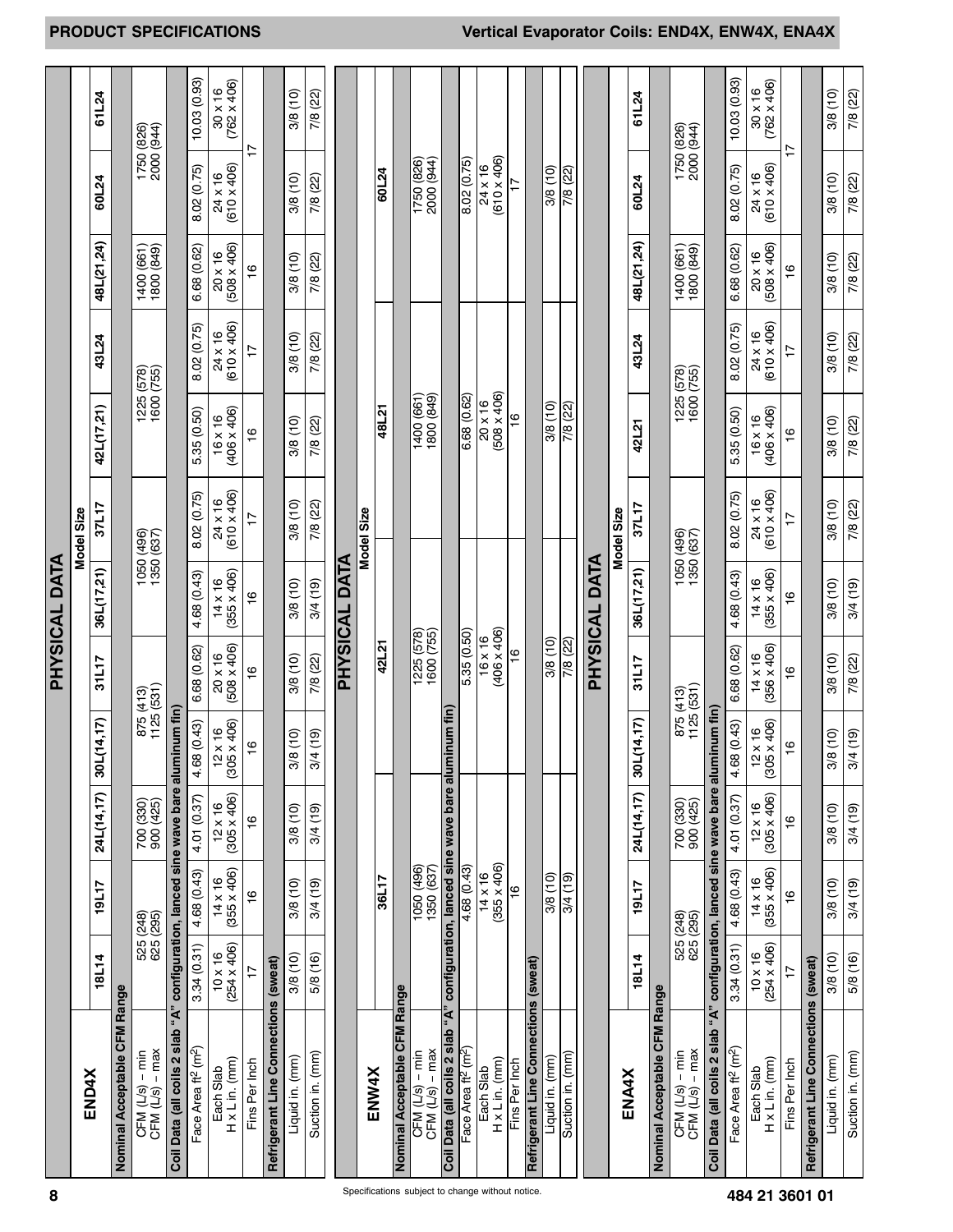|                                     |     |     |       |                                 |                                             |     |  | <b>COIL STATIC PRESSURE DROP (in. w.c.)</b>                                                                                                                 |                     |  |                                                         |  |      |      |      |
|-------------------------------------|-----|-----|-------|---------------------------------|---------------------------------------------|-----|--|-------------------------------------------------------------------------------------------------------------------------------------------------------------|---------------------|--|---------------------------------------------------------|--|------|------|------|
| <b>UNIT</b><br><b>SIZE</b>          | 400 | 500 | 600   | 700                             | 800                                         | 900 |  | 1000   1100   1200   1300   1400   1500   1600   1700   1800   1900                                                                                         | <b>Standard CFM</b> |  |                                                         |  | 2000 | 2100 | 2200 |
|                                     |     |     |       |                                 |                                             |     |  |                                                                                                                                                             | Dry                 |  |                                                         |  |      |      |      |
| 18L14                               |     |     |       |                                 | $0.078$ 0.114 0.156 0.198 0.253             |     |  |                                                                                                                                                             | Wet                 |  |                                                         |  |      |      |      |
|                                     |     |     |       | $0.096$ 0.138 0.183 0.213 0.277 |                                             |     |  |                                                                                                                                                             | Dry                 |  |                                                         |  |      |      |      |
| 19L17 0.042 0.060 0.080 0.102 0.128 |     |     |       |                                 |                                             |     |  |                                                                                                                                                             |                     |  |                                                         |  |      |      |      |
|                                     |     |     |       | $0.055$ 0.076 0.104 0.127 0.158 |                                             |     |  |                                                                                                                                                             | Wet                 |  |                                                         |  |      |      |      |
|                                     |     |     |       |                                 |                                             |     |  |                                                                                                                                                             | Dry                 |  |                                                         |  |      |      |      |
| 24L14                               |     |     |       |                                 | $0.070$ 0.103 0.143 0.182 0.233 0.290 0.354 |     |  |                                                                                                                                                             | Wet                 |  |                                                         |  |      |      |      |
|                                     |     |     |       |                                 | $0.089$ 0.128 0.171 0.214 0.269 0.336 0.413 |     |  |                                                                                                                                                             | Dry                 |  |                                                         |  |      |      |      |
| 24L17                               |     |     |       |                                 | $0.048$ 0.068 0.090 0.112 0.140 0.170 0.203 |     |  |                                                                                                                                                             |                     |  |                                                         |  |      |      |      |
|                                     |     |     |       |                                 | $0.064$ 0.091 0.122 0.150 0.188 0.224 0.263 |     |  |                                                                                                                                                             | Wet                 |  |                                                         |  |      |      |      |
|                                     |     |     |       |                                 |                                             |     |  |                                                                                                                                                             | Dry                 |  |                                                         |  |      |      |      |
| 30L14                               |     |     |       |                                 |                                             |     |  | $0.065$ 0.097 0.135 0.173 0.223 0.278 0.339 0.405 0.478                                                                                                     | Wet                 |  |                                                         |  |      |      |      |
|                                     |     |     |       |                                 |                                             |     |  | $0.078$ 0.114 0.160 0.206 0.260 0.321 0.388 0.461 0.540                                                                                                     |                     |  |                                                         |  |      |      |      |
| 30L17                               |     |     |       |                                 |                                             |     |  | $0.042$ $0.060$ $0.080$ $0.102$ $0.128$ $0.157$ $0.188$ $0.222$ $0.259$                                                                                     | Dry                 |  |                                                         |  |      |      |      |
|                                     |     |     |       |                                 |                                             |     |  | $0.055$ 0.076 0.104 0.127 0.158 0.190 0.225 0.266 0.309                                                                                                     | Wet                 |  |                                                         |  |      |      |      |
|                                     |     |     |       |                                 |                                             |     |  |                                                                                                                                                             | Dry                 |  |                                                         |  |      |      |      |
| 31L17                               |     |     |       |                                 |                                             |     |  | $0.031$ $0.046$ $0.063$ $0.083$ $0.105$ $0.130$ $0.156$ $0.193$ $0.230$                                                                                     | Wet                 |  |                                                         |  |      |      |      |
|                                     |     |     |       |                                 |                                             |     |  | $0.039$ 0.056 0.075 0.097 0.121 0.149 0.179 0.212 0.249                                                                                                     |                     |  |                                                         |  |      |      |      |
| 36L17                               |     |     |       |                                 |                                             |     |  | $0.043$ 0.061 0.082 0.103 0.128 0.157 0.189 0.221 0.259 0.299 0.341                                                                                         | Dry                 |  |                                                         |  |      |      |      |
|                                     |     |     |       |                                 |                                             |     |  | $0.056$ 0.079 0.107 0.133 0.166 0.200 0.236 0.276 0.315 0.361 0.413                                                                                         | Wet                 |  |                                                         |  |      |      |      |
|                                     |     |     |       |                                 |                                             |     |  |                                                                                                                                                             | Dry                 |  |                                                         |  |      |      |      |
| 36L21                               |     |     |       |                                 |                                             |     |  | $0.035$ 0.048 0.062 0.076 0.093 0.111 0.132 0.153 0.177 0.201 0.228                                                                                         | Wet                 |  |                                                         |  |      |      |      |
|                                     |     |     |       |                                 |                                             |     |  | $0.049$ 0.066 0.085 0.100 0.122 0.144 0.171 0.192 0.217 0.245 0.276                                                                                         |                     |  |                                                         |  |      |      |      |
|                                     |     |     |       |                                 |                                             |     |  | $0.025$ 0.038 0.054 0.072 0.093 0.117 0.143 0.171 0.205 0.233 0.273                                                                                         | Dry                 |  |                                                         |  |      |      |      |
| 37L17                               |     |     |       |                                 |                                             |     |  | $0.030$ 0.044 0.061 0.079 0.103 0.125 0.154 0.182 0.216 0.251 0.288                                                                                         | Wet                 |  |                                                         |  |      |      |      |
|                                     |     |     |       |                                 |                                             |     |  |                                                                                                                                                             | Dry                 |  |                                                         |  |      |      |      |
| 42L17                               |     |     |       |                                 |                                             |     |  | $0.072$ 0.093 0.118 0.145 0.175 0.206 0.243 0.281 0.322 0.366 0.413                                                                                         | Wet                 |  |                                                         |  |      |      |      |
|                                     |     |     |       |                                 |                                             |     |  | $0.079$ 0.102 0.130 0.159 0.192 0.228 0.26 0.303 0.348 0.396 0.446                                                                                          |                     |  |                                                         |  |      |      |      |
| 42L21                               |     |     |       |                                 |                                             |     |  | $0.030$ $0.041$ $0.054$ $0.066$ $0.082$ $0.099$ $0.118$ $0.137$ $0.158$ $0.180$ $0.205$ $0.231$ $0.259$                                                     | Dry                 |  |                                                         |  |      |      |      |
|                                     |     |     |       |                                 |                                             |     |  | $0.043$ $0.059$ $0.078$ $0.101$ $0.126$ $0.153$ $0.181$ $0.207$ $0.234$ $0.260$ $0.288$ $0.319$ $0.354$                                                     | Wet                 |  |                                                         |  |      |      |      |
|                                     |     |     |       |                                 |                                             |     |  |                                                                                                                                                             | Dry                 |  |                                                         |  |      |      |      |
| 43L24                               |     |     |       |                                 |                                             |     |  | 0.053 0.062 0.073 0.084 0.097 0.111 0.126 0.138 0.154 0.172 0.190 0.210                                                                                     | Wet                 |  |                                                         |  |      |      |      |
|                                     |     |     |       |                                 |                                             |     |  | $0.067$ 0.082 0.096 0.112 0.129 0.145 0.163 0.171 0.191 0.212 0.235 0.258                                                                                   |                     |  |                                                         |  |      |      |      |
| 48L21                               |     |     | 0.047 |                                 |                                             |     |  | $\mid$ 0.060 $\mid$ 0.075 $\mid$ 0.092 $\mid$ 0.110 $\mid$ 0.130 $\mid$ 0.152 $\mid$ 0.176 $\mid$ 0.204 $\mid$ 0.230 $\mid$ 0.256 $\mid$ 0.284 $\mid$ 0.318 | Dry                 |  |                                                         |  |      |      |      |
|                                     |     |     |       |                                 |                                             |     |  | $0.053 \mid 0.067 \mid 0.085 \mid 0.104 \mid 0.125 \mid 0.147 \mid 0.172 \mid 0.200 \mid 0.228 \mid 0.259 \mid 0.292 \mid 0.327 \mid 0.365$                 | Wet                 |  |                                                         |  |      |      |      |
|                                     |     |     |       |                                 |                                             |     |  | $0.015$ $0.046$ $0.057$ $0.069$ $0.094$ $0.100$ $0.119$ $0.124$ $0.140$ $0.158$ $0.175$ $0.195$ $0.214$                                                     | Dry                 |  |                                                         |  |      |      |      |
| 48L24                               |     |     |       |                                 |                                             |     |  |                                                                                                                                                             | Wet                 |  |                                                         |  |      |      |      |
|                                     |     |     |       |                                 |                                             |     |  | $0.032$ $0.050$ $0.066$ $0.081$ $0.097$ $0.114$ $0.131$ $0.150$ $0.169$ $0.190$ $0.211$ $0.233$ $0.257$                                                     | Dry                 |  |                                                         |  |      |      |      |
| 60L24                               |     |     |       |                                 |                                             |     |  | $0.062$ $0.073$ $0.084$ $0.097$ $0.111$ $0.126$ $0.138$ $0.154$ $0.172$ $0.190$ $0.210$ $0.228$ $0.251$ $0.273$ $0.293$                                     | Wet                 |  |                                                         |  |      |      |      |
|                                     |     |     |       |                                 |                                             |     |  | $0.082$ $0.096$ $0.112$ $0.129$ $0.145$ $0.163$ $0.171$ $0.191$ $0.212$ $0.235$ $0.258$ $0.283$ $0.310$ $0.336$ $0.366$                                     | Dry                 |  |                                                         |  |      |      |      |
| 61L24                               |     |     |       |                                 |                                             |     |  |                                                                                                                                                             |                     |  | $0.130$ 0.140 0.160 0.180 0.200 0.220 0.240 0.270 0.290 |  |      |      |      |
|                                     |     |     |       |                                 |                                             |     |  |                                                                                                                                                             | Wet                 |  | $0.150$ 0.170 0.190 0.210 0.230 0.260 0.290 0.310 0.340 |  |      |      |      |
|                                     |     |     |       |                                 |                                             |     |  |                                                                                                                                                             |                     |  |                                                         |  |      |      |      |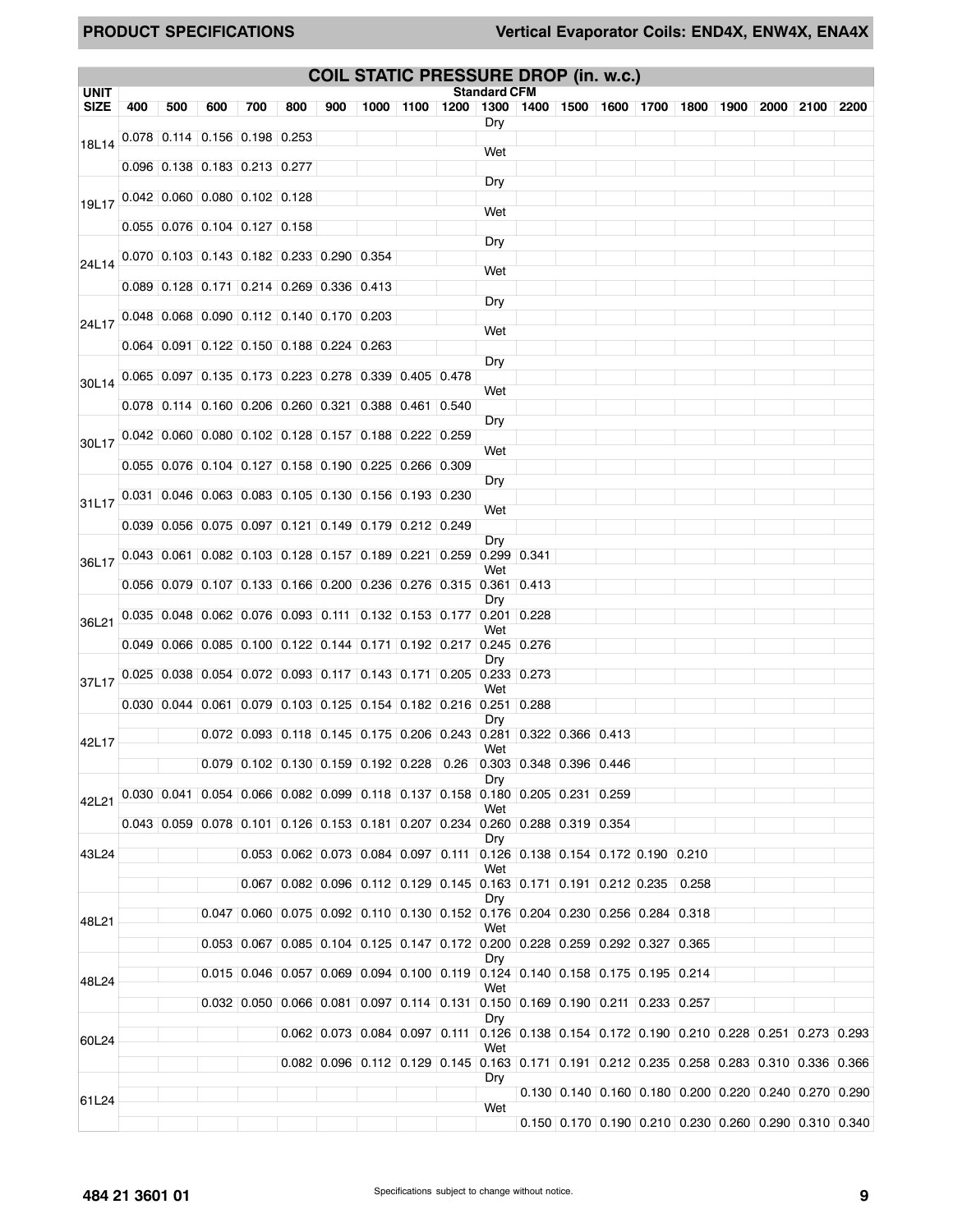# **PRODUCT SPECIFICATIONS Vertical Evaporator Coils: END4X, ENW4X, ENA4X**

|             |            |                               |                        |                |              |                        |                |              | <b>COOLING CAPACITIES (MBH)</b>                         |                |              |                |                |              |                        |                |              |
|-------------|------------|-------------------------------|------------------------|----------------|--------------|------------------------|----------------|--------------|---------------------------------------------------------|----------------|--------------|----------------|----------------|--------------|------------------------|----------------|--------------|
| <b>UNIT</b> |            | <b>INDOOR COIL</b>            |                        |                |              |                        |                |              | <b>SATURATED TEMPERATURE LEAVING EVAPORATOR °F (°C)</b> |                |              |                |                |              |                        |                |              |
| <b>SIZE</b> |            | AIR                           |                        | $30(-1)$       |              |                        | 35(2)          |              |                                                         | 40 (4)         |              |                | 45(7)          |              |                        | 50(10)         |              |
|             | <b>CFM</b> | <b>EWB</b>                    | $\overline{\text{TC}}$ | <b>SHC</b>     | ΒF           | $\overline{\text{TC}}$ | <b>SHC</b>     | <b>BF</b>    | $\overline{\text{TC}}$                                  | <b>SHC</b>     | BF           | TC             | <b>SHC</b>     | BF           | $\overline{\text{TC}}$ | <b>SHC</b>     | ΒF           |
|             |            | 72 (22)                       | 31.00                  | 15.20          | 0.00         | 28.60                  | 13.90          | 0.00         | 25.80                                                   | 12.50          | 0.00         | 22.80          | 11.10          | 0.00         | 19.30                  | 9.60           | 0.00         |
|             | 450        | 67 (19)                       | 26.00                  | 15.70          | 0.00         | 23.50                  | 14.30          | 0.01         | 20.70                                                   | 12.80          | 0.01         | 17.60          | 11.30          | 0.01         | 14.10                  | 9.80           | 0.01         |
|             |            | 62 (17)<br>72(22)             | 21.50                  | 16.00<br>18.70 | 0.01         | 18.90                  | 14.50          | 0.01<br>0.00 | 16.10<br>32.00                                          | 13.00          | 0.01<br>0.00 | 13.00          | 11.50<br>13.80 | 0.01         | 10.10                  | 10.10          | 0.03         |
| 18          | 600        | 67 (19)                       | 38.30<br>32.30         | 19.50          | 0.00<br>0.01 | 35.30<br>29.20         | 17.10<br>17.80 | 0.02         | 25.70                                                   | 15.50<br>16.10 | 0.02         | 28.20<br>21.80 | 14.30          | 0.00<br>0.02 | 23.90<br>17.50         | 12.00<br>12.40 | 0.01<br>0.02 |
|             |            | 62 (17)                       | 26.70                  | 20.10          | 0.02         | 23.50                  | 18.40          | 0.02         | 20.00                                                   | 16.60          | 0.02         | 16.20          | 14.80          | 0.02         | 12.90                  | 12.90          | 0.06         |
|             |            | 72 (22)                       | 44.30                  | 21.50          | 0.00         | 40.90                  | 19.90          | 0.00         | 37.00                                                   | 18.10          | 0.00         | 32.70          | 16.10          | 0.02         | 27.70                  | 14.00          | 0.02         |
|             | 750        | 67 (19)                       | 37.40                  | 22.80          | 0.03         | 33.90                  | 20.90          | 0.03         | 29.90                                                   | 19.00          | 0.03         | 25.40          | 16.90          | 0.03         | 20.40                  | 14.70          | 0.04         |
|             |            | 62 (17)                       | 31.10                  | 23.80          | 0.04         | 27.40                  | 21.80          | 0.04         | 23.40                                                   | 19.80          | 0.04         | 19.10          | 17.70          | 0.04         | 15.60                  | 15.60          | 0.10         |
|             |            | 72 (22)                       | 43.72                  | 21.88          | 0.00         | 40.49                  | 20.18          | 0.00         | 36.83                                                   | 18.36          | 0.00         | 32.67          | 16.42          | 0.00         | 27.95                  | 14.37          | 0.00         |
|             | 450        | 67 (19)                       | 36.66                  | 22.46          | 0.00         | 33.32                  | 20.65          | 0.00         | 29.55                                                   | 18.73          | 0.00         | 25.28          | 16.69          | 0.00         | 20.45                  | 14.55          | 0.00         |
|             |            | 62 (17)                       | 30.28                  | 22.93          | 0.01         | 26.83                  | 21.02          | 0.01         | 23.00                                                   | 19.03          | 0.01         | 18.79          | 16.98          | 0.01         | 14.88                  | 14.88          | 0.04         |
|             |            | 72 (22)                       | 53.61                  | 26.56          | 0.00         | 49.70                  | 24.60          | 0.00         | 45.23                                                   | 22.48          | 0.00         | 40.13          | 20.19          | 0.01         | 34.31                  | 17.72          | 0.01         |
| 19          | 600        | 67 (19)                       | 45.00                  | 27.67          | 0.01         | 40.96                  | 25.56          | 0.01         | 36.35                                                   | 23.28          | 0.01         | 31.10          | 20.84          | 0.01         | 25.13                  | 18.26          | 0.01         |
|             |            | 62 (17)                       | 37.22                  | 28.61          | 0.01         | 33.03                  | 26.36          | 0.01         | 28.38                                                   | 24.00          | 0.01         | 23.28          | 21.54          | 0.02         | 19.00                  | 19.00          | 0.07         |
|             |            | 72 (22)                       | 61.74                  | 30.45          | 0.00         | 57.28                  | 28.32          | 0.00         | 52.17                                                   | 25.97          | 0.01         | 46.32          | 23.41          | 0.02         | 39.65                  | 20.66          | 0.02         |
|             | 750        | 67 (19)<br>62 (17)            | 51.91<br>42.99         | 32.14<br>33.62 | 0.02<br>0.02 | 47.30<br>38.23         | 29.82<br>31.14 | 0.02<br>0.02 | 42.02<br>32.93                                          | 27.29<br>28.50 | 0.02<br>0.02 | 35.98<br>27.20 | 24.55<br>25.75 | 0.02<br>0.03 | 29.10<br>22.72         | 21.62<br>22.72 | 0.02<br>0.10 |
|             |            | 72(22)                        | 39.00                  | 19.00          | 0.00         | 36.00                  | 17.50          | 0.00         | 32.70                                                   | 15.90          | 0.00         | 28.80          | 14.10          | 0.00         | 24.60                  | 12.30          | 0.01         |
|             | 600        | 67 (19)                       | 32.80                  | 19.80          | 0.01         | 29.80                  | 18.20          | 0.01         | 26.30                                                   | 16.40          | 0.01         | 22.40          | 14.60          | 0.02         | 18.10                  | 12.60          | 0.02         |
|             |            | 62 (17)                       | 27.20                  | 20.50          | 0.02         | 24.00                  | 18.70          | 0.02         | 20.50                                                   | 16.90          | 0.02         | 16.60          | 15.00          | 0.02         | 13.10                  | 13.10          | 0.05         |
|             |            | 72 (22)                       | 47.10                  | 22.80          | 0.00         | 43.60                  | 21.10          | 0.00         | 39.60                                                   | 19.30          | 0.00         | 35.00          | 17.30          | 0.02         | 29.90                  | 15.10          | 0.02         |
| 24          | 800        | 67 (19)                       | 39.80                  | 24.20          | 0.03         | 36.10                  | 22.30          | 0.03         | 32.00                                                   | 20.30          | 0.03         | 27.30          | 18.10          | 0.03         | 22.00                  | 15.90          | 0.03         |
|             |            | 62 (17)                       | 33.10                  | 25.40          | 0.03         | 29.30                  | 23.40          | 0.03         | 25.10                                                   | 21.20          | 0.03         | 20.50          | 19.00          | 0.04         | 16.70                  | 16.70          | 0.09         |
|             |            | 72 (22)                       | 53.40                  | 25.90          | 0.00         | 49.50                  | 24.20          | 0.00         | 45.10                                                   | 22.10          | 0.02         | 40.00          | 19.90          | 0.03         | 34.10                  | 17.50          | 0.04         |
|             | 1000       | 67 (19)                       | 45.30                  | 27.90          | 0.05         | 41.20                  | 25.90          | 0.05         | 36.60                                                   | 23.70          | 0.05         | 31.30          | 21.30          | 0.05         | 25.20                  | 18.70          | 0.05         |
|             |            | 62 (17)                       | 37.80                  | 29.60          | 0.05         | 33.60                  | 27.40          | 0.05         | 28.80                                                   | 25.10          | 0.05         | 23.80          | 22.70          | 0.06         | 20.00                  | 20.00          | 0.13         |
|             |            | 72 (22)                       | 48.00                  | 23.50          | 0.00         | 44.00                  | 21.40          | 0.00         | 39.70                                                   | 19.20          | 0.00         | 34.80          | 17.00          | 0.00         | 29.40                  | 14.60          | 0.01         |
| 30          | 750        | 67 (19)                       | 40.30                  | 24.20          | 0.01         | 36.20                  | 22.00          | 0.02         | 31.80                                                   | 19.70          | 0.02         | 26.80          | 17.40          | 0.02         | 21.40                  | 15.00          | 0.02         |
|             |            | 62 (17)                       | 33.20                  | 24.80          | 0.02         | 29.10                  | 22.50          | 0.02         | 24.60                                                   | 20.20          | 0.02         | 19.90          | 17.90          | 0.02         | 15.60                  | 15.60          | 0.05         |
|             |            | 72 (22)                       | 58.70                  | 28.50          | 0.00         | 53.90                  | 26.10          | 0.00         | 48.50                                                   | 23.60          | 0.00         | 42.50          | 20.90          | 0.02         | 35.80                  | 18.10          | 0.03         |
|             | 1000       | 67 (19)                       | 49.40                  | 29.90          | 0.03         | 44.40                  | 27.30          | 0.03         | 38.90                                                   | 24.60          | 0.04         | 32.90          | 21.70          | 0.04         | 26.20                  | 18.80          | 0.04         |
|             |            | 62 (17)<br>72(22)             | 40.80<br>67.40         | 30.90<br>32.70 | 0.04<br>0.00 | 35.80<br>61.90         | 28.20<br>30.10 | 0.04<br>0.00 | 30.30<br>55.70                                          | 25.40<br>27.30 | 0.04<br>0.02 | 24.60<br>48.80 | 22.60<br>24.20 | 0.05<br>0.04 | 19.90<br>41.10         | 19.90<br>21.00 | 0.10<br>0.05 |
|             | 1250       | 67 (19)                       | 56.80                  | 34.70          | 0.05         | 51.20                  | 31.80          | 0.06         | 44.90                                                   | 28.70          | 0.06         | 37.80          | 25.50          | 0.06         | 30.10                  | 22.20          | 0.06         |
|             |            | 62 (17)                       | 47.10                  | 36.30          | 0.06         | 41.30                  | 33.20          | 0.06         | 35.00                                                   | 30.10          | 0.06         | 28.60          | 27.00          | 0.07         | 23.70                  | 23.70          | 0.14         |
|             |            | 72 (22)                       | 74.50                  | 37.07          | 0.00         | 68.51                  | 33.85          | 0.00         | 61.86                                                   | 30.50          | 0.00         | 54.41          | 27.00          | 0.00         | 46.04                  | 23.35          | 0.00         |
|             | 750        | 67 (19)                       | 62.13                  | 37.73          | 0.01         | 56.03                  | 34.37          | 0.01         | 49.24                                                   | 30.87          | 0.01         | 41.66          | 27.24          | 0.01         | 32.96                  | 23.39          | 0.01         |
|             |            | 62 (17)                       | 50.98                  | 38.20          | 0.01         | 44.75                  | 34.72          | 0.01         | 37.95                                                   | 31.17          | 0.01         | 30.17          | 27.36          | 0.01         | 23.70                  | 23.70          | 0.06         |
|             |            | 72 (22)                       | 92.35                  | 45.51          | 0.00         | 85.01                  | 41.76          | 0.00         | 76.78                                                   | 37.78          | 0.00         | 67.46          | 33.54          | 0.01         | 57.03                  | 29.08          | 0.01         |
| 31          | 1000       | 67 (19)                       | 77.15                  | 46.96          | 0.02         | 69.62                  | 42.94          | 0.02         | 61.18                                                   | 38.71          | 0.02         | 51.69          | 34.27          | 0.02         | 41.04                  | 29.62          | 0.02         |
|             |            | 62 (17)                       | 63.39                  | 48.06          | 0.02         | 55.66                  | 43.85          | 0.02         | 47.21                                                   | 39.53          | 0.02         | 38.21          | 35.15          | 0.02         | 30.59                  | 30.59          | 0.08         |
|             |            | 72 (22) 107.37 52.63          |                        |                | 0.00         | 98.97                  | 48.52          | 0.00         | 89.37                                                   | 44.04          | 0.01         | 78.59          | 39.23          | 0.02         | 66.39                  | 34.13          | 0.02         |
|             | 1250       | 67 (19)                       | 89.89                  | 54.97          | 0.03         | 81.19                  | 50.47          | 0.03         | 71.37                                                   | 45.67          | 0.03         | 60.28          | 40.57          | 0.03         | 47.77                  | 35.20          | 0.03         |
|             |            | 62 (17)<br>72 (22)            | 73.97<br>58.10         | 56.83<br>28.30 | 0.03<br>0.00 | 64.99<br>53.40         | 52.05<br>25.90 | 0.03<br>0.00 | 55.22<br>48.00                                          | 47.14<br>23.30 | 0.03<br>0.00 | 44.93<br>42.10 | 42.16<br>20.60 | 0.04<br>0.01 | 36.94<br>35.50         | 36.94<br>17.80 | 0.11<br>0.02 |
|             | 900        | 67 (19)                       | 48.90                  | 29.50          | 0.02         | 44.00                  | 26.90          | 0.03         | 38.50                                                   | 24.20          | 0.03         | 32.50          | 21.30          | 0.03         | 25.90                  | 18.40          | 0.03         |
|             |            | 62 (17)                       | 40.40                  | 30.40          | 0.03         | 35.40                  | 27.70          | 0.03         | 29.90                                                   | 24.90          | 0.03         | 24.20          | 22.10          | 0.04         | 19.40                  | 19.40          | 0.08         |
|             |            | 72(22)                        | 70.00                  | 33.90          | 0.00         | 64.30                  | 31.20          | 0.00         | 57.80                                                   | 28.30          | 0.02         | 50.70          | 25.10          | 0.04         | 42.70                  | 21.80          | 0.05         |
| 36          | 1200       | 67 (19)                       | 58.90                  | 35.90          | 0.05         | 53.10                  | 32.90          | 0.05         | 46.50                                                   | 29.70          | 0.05         | 39.30          | 26.40          | 0.06         | 31.20                  | 22.90          | 0.06         |
|             |            | 62 (17)                       | 48.80                  | 37.50          | 0.06         | 42.80                  | 34.30          | 0.06         | 36.30                                                   | 31.00          | 0.06         | 29.60          | 27.80          | 0.06         | 24.40                  | 24.40          | 0.13         |
|             |            | 72 (22)                       | 79.30                  | 38.60          | 0.00         | 72.90                  | 35.60          | 0.02         | 65.70                                                   | 32.30          | 0.05         | 57.50          | 28.80          | 0.06         | 48.50                  | 25.10          | 0.07         |
|             | 1500       | 67 (19)                       | 67.00                  | 41.30          | 0.08         | 60.40                  | 38.00          | 0.08         | 53.00                                                   | 34.40          | 0.08         | 44.70          | 30.70          | 0.08         | 35.50                  | 26.80          | 0.09         |
|             |            | 62 (17)                       | 55.70                  | 43.60          | 0.09         | 48.80                  | 40.00          | 0.09         | 41.60                                                   | 36.50          | 0.09         | 34.20          | 32.90          | 0.10         | 28.80                  | 28.80          | 0.18         |
|             |            | 72 (22)                       | 86.45                  | 42.79          | 0.00         | 79.79                  | 39.28          | 0.00         | 72.26                                                   | 35.55          | 0.00         | 63.72          | 31.59          | 0.00         | 54.22                  | 27.47          | 0.00         |
|             | 900        | 67 (19)                       | 72.26                  | 43.90          | 0.01         | 65.40                  | 40.18          | 0.01         | 57.69                                                   | 36.26          | 0.01         | 49.03          | 32.14          | 0.01         | 39.27                  | 27.83          | 0.01         |
|             |            | 62 (17)                       | 59.44                  | 44.77          | 0.01         | 52.40                  | 40.88          | 0.01         | 44.62                                                   | 36.85          | 0.01         | 36.17          | 32.73          | 0.01         | 28.45                  | 28.45          | 0.06         |
|             |            | 72 (22)                       | 106.02                 | 52.03          | 0.00         | 97.94                  | 48.01          | 0.00         | 88.72                                                   | 43.65          | 0.00         | 78.38          | 39.00          | 0.01         | 66.68                  | 34.06          | 0.01         |
| 37          | 1200       | 67 (19)                       | 88.80                  | 54.21          | 0.02         | 80.47                  | 49.85          | 0.02         | 71.05                                                   | 45.21          | 0.02         | 60.40          | 40.28          | 0.02         | 48.31                  | 35.05          | 0.02         |
|             |            | 62 (17)                       | 73.18                  | 55.98          | 0.02         | 64.58                  | 51.37          | 0.02         | 55.14                                                   | 46.59          | 0.02         | 44.93          | 41.66          | 0.02         | 36.59                  | 36.59          | 0.08         |
|             |            |                               | 72 (22) 122.09         | 59.72          | 0.00         | 112.86                 | 55.34          | 0.00         | 102.29                                                  | 50.48          | 0.02         | 90.55          | 45.34          | 0.02         | 77.08                  | 39.79          | 0.03         |
|             | 1500       | 67 (19)   102.46  <br>62 (17) | 84.62                  | 63.03<br>65.86 | 0.03<br>0.03 | 92.95<br>74.82         | 58.22<br>60.74 | 0.03<br>0.03 | 82.20<br>64.08                                          | 53.07<br>55.41 | 0.03<br>0.03 | 69.94<br>52.61 | 47.52<br>49.87 | 0.03<br>0.04 | 55.95<br>43.79         | 41.57<br>43.79 | 0.03<br>0.12 |
|             |            |                               |                        |                |              |                        |                |              | - Continued on next page -                              |                |              |                |                |              |                        |                |              |

Legend:<br>CFM - Cubic Ft. per Minute

**EWB** − Entering Wet Bulb **LWB** − Leaving Wet Bulb **TC** − Gross Cooling Capacity 1000 Btuh

**SHC** − Gross Sensible Capacity 1000 Btuh **BF** − Bypass Factor **MBH** − 1000 Btuh See notes following.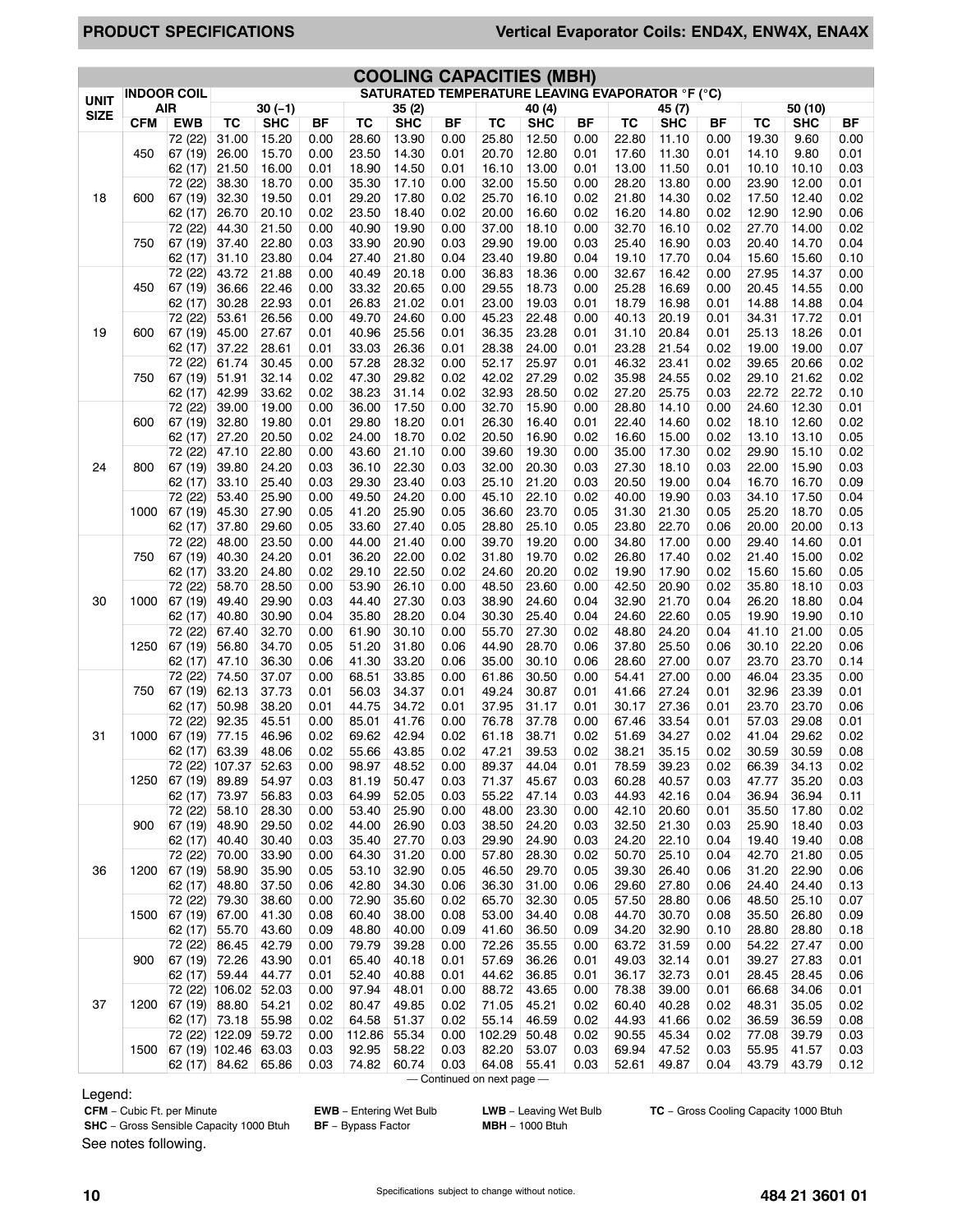# **PRODUCT SPECIFICATIONS Vertical Evaporator Coils: END4X, ENW4X, ENA4X**

|             |            |                    |                         |                |              | <b>COOLING CAPACITIES (MBH) (cont)</b> |                |              |                                                         |                |              |                |                |              |                |                |              |
|-------------|------------|--------------------|-------------------------|----------------|--------------|----------------------------------------|----------------|--------------|---------------------------------------------------------|----------------|--------------|----------------|----------------|--------------|----------------|----------------|--------------|
| <b>UNIT</b> |            | <b>INDOOR COIL</b> |                         |                |              |                                        |                |              | <b>SATURATED TEMPERATURE LEAVING EVAPORATOR °F (°C)</b> |                |              |                |                |              |                |                |              |
| <b>SIZE</b> |            | <b>AIR</b>         |                         | $30(-1)$       |              |                                        | 35(2)          |              |                                                         | 40(4)          |              |                | 45 (7)         |              |                | 50 (10)        |              |
|             | <b>CFM</b> | <b>EWB</b>         | TC                      | SHC            | <b>BF</b>    | TC                                     | SHC            | <b>BF</b>    | ТC                                                      | SHC            | BF           | ТC             | SHC            | BF           | ТC             | <b>SHC</b>     | BF           |
|             |            | 72 (22)            | 74.40                   | 36.30          | 0.00         | 68.10                                  | 33.10          | 0.00         | 61.20                                                   | 29.70          | 0.00         | 53.50          | 26.20          | 0.01         | 45.00          | 22.60          | 0.02         |
|             | 1050       | 67 (19)            | 62.30                   | 37.60          | 0.02         | 56.00                                  | 34.20          | 0.03         | 48.90                                                   | 30.60          | 0.03         | 41.20          | 27.00          | 0.03         | 32.80          | 23.30          | 0.03         |
|             |            | 62 (17)            | 51.40                   | 38.60          | 0.03         | 44.90                                  | 35.00          | 0.03         | 37.90                                                   | 31.40          | 0.03         | 30.60          | 27.80          | 0.04         | 24.40          | 24.40          | 0.08         |
|             |            | 72(22)             | 90.20                   | 43.80          | 0.00         | 82.60                                  | 40.10          | 0.00         | 74.10                                                   | 36.20          | 0.01         | 64.70          | 32.00          | 0.04         | 54.40          | 27.60          | 0.05         |
| 42          | 1400       | 67 (19)            | 75.80                   | 46.00          | 0.05         | 68.00                                  | 42.00          | 0.05         | 59.40                                                   | 37.70          | 0.06         | 50.00          | 33.40          | 0.06         | 39.60          | 28.90          | 0.06         |
|             |            | 62 (17)            | 62.60                   | 47.70          | 0.06         | 54.70                                  | 43.50          | 0.06         | 46.20                                                   | 39.20          | 0.06         | 37.50          | 35.00          | 0.07         | 30.70          | 30.70          | 0.13         |
|             |            | 72 (22)            | 103.00                  | 50.00          | 0.00         | 94.30                                  | 46.00          | 0.00         | 84.60                                                   | 41.50          | 0.05         | 73.90          | 36.80          | 0.06         | 62.00          | 32.00          | 0.07         |
|             | 1750       | 67 (19)            | 86.70                   | 53.10          | 0.08         | 77.80                                  | 48.60          | 0.08         | 68.00                                                   | 43.90          | 0.08         | 57.10          | 39.00          | 0.08         | 45.20          | 33.90          | 0.09         |
|             |            | 62 (17)            | 71.70                   | 55.70          | 0.09         | 62.70                                  | 50.90          | 0.09         | 53.10                                                   | 46.20          | 0.09         | 43.40          | 41.50          | 0.10         | 36.30          | 36.30          | 0.18         |
|             |            | 72 (22)            | 96.72                   | 47.64          | 0.00         | 89.31                                  | 43.85          | 0.00         | 80.91                                                   | 39.78          | 0.00         | 71.39          | 35.44          | 0.00         | 60.74          | 30.89          | 0.01         |
|             | 1050       | 67 (19)            | 80.93                   | 49.26          | 0.01         | 73.30                                  | 45.20          | 0.01         | 64.67                                                   | 40.88          | 0.01         | 54.97          | 36.34          | 0.01         | 43.99          | 31.53          | 0.01         |
|             |            | 62 (17)            | 66.64                   | 50.56          | 0.01         | 58.77                                  | 46.28          | 0.01         | 50.10                                                   | 41.84          | 0.01         | 40.70          | 37.29          | 0.02         | 32.63          | 32.63          | 0.07         |
|             |            | 72 (22)            | 117.07                  | 57.30          | 0.00         | 108.20                                 | 53.03          | 0.00         | 98.03                                                   | 48.31          | 0.01         | 86.74          | 43.33          | 0.02         | 73.81          | 37.96          | 0.02         |
| 43          | 1400       | 67 (19)            | 98.18                   | 60.23          | 0.03         | 89.03                                  | 55.55          | 0.03         | 78.69                                                   | 50.55          | 0.03         | 66.93          | 45.19          | 0.03         | 53.54          | 39.46          | 0.03         |
|             |            | 62 (17)            | 81.03                   | 62.70<br>65.28 | 0.03<br>0.00 | 71.60                                  | 57.72<br>60.58 | 0.03         | 61.25                                                   | 52.56<br>55.48 | 0.03<br>0.03 | 50.15<br>99.21 | 47.21<br>50.01 | 0.03         | 41.46<br>84.49 | 41.46<br>44.04 | 0.11         |
|             | 1750       | 72 (22)            | 133.38                  |                | 0.04         | 123.30<br>101.79                       | 64.41          | 0.02<br>0.05 | 111.98<br>90.14                                         | 58.95          |              | 76.76          | 52.99          | 0.04         | 61.46          | 46.55          | 0.04<br>0.05 |
|             |            | 67 (19)<br>62 (17) | 112.09<br>92.72         | 69.50<br>73.26 | 0.05         | 82.16                                  | 67.85          | 0.05         | 70.58                                                   | 62.18          | 0.05<br>0.05 | 58.38          | 56.24          | 0.05<br>0.06 | 49.33          | 49.33          | 0.15         |
|             |            | 72 (22)            | 79.30                   | 38.70          | 0.00         | 72.90                                  | 35.40          | 0.00         | 65.70                                                   | 31.90          | 0.00         | 57.70          | 28.20          | 0.00         | 48.80          | 24.40          | 0.01         |
|             | 1200       | 67 (19)            | 66.60                   | 40.20          | 0.02         | 60.00                                  | 36.60          | 0.02         | 52.70                                                   | 32.90          | 0.02         | 44.60          | 29.10          | 0.02         | 35.70          | 25.10          | 0.03         |
| 48          |            | 62 (17)            | 55.00                   | 41.30          | 0.03         | 48.30                                  | 37.60          | 0.03         | 40.90                                                   | 33.80          | 0.03         | 33.10          | 30.00          | 0.03         | 26.30          | 26.30          | 0.07         |
|             |            | 72(22)             | 96.00                   | 46.60          | 0.00         | 88.30                                  | 42.90          | 0.00         | 79.60                                                   | 38.90          | 0.00         | 69.90          | 34.50          | 0.03         | 59.10          | 30.00          | 0.04         |
|             | 1600       | 67 (19)            | 80.90                   | 49.20          | 0.04         | 72.90                                  | 45.00          | 0.04         | 64.10                                                   | 40.70          | 0.05         | 54.20          | 36.10          | 0.05         | 43.30          | 31.40          | 0.05         |
|             |            | 62 (17)            | 67.00                   | 51.20          | 0.05         | 58.80                                  | 46.80          | 0.05         | 49.90                                                   | 42.30          | 0.05         | 40.70          | 37.90          | 0.05         | 33.30          | 33.30          | 0.11         |
|             |            | 72 (22)            | 109.40                  | 53.10          | 0.00         | 100.70                                 | 49.10          | 0.00         | 90.90                                                   | 44.60          | 0.03         | 79.90          | 39.80          | 0.05         | 67.50          | 34.70          | 0.06         |
|             | 2000       | 67 (19)            | 92.40                   | 56.70          | 0.06         | 83.40                                  | 52.20          | 0.07         | 73.30                                                   | 47.40          | 0.07         | 62.00          | 42.20          | 0.07         | 49.50          | 36.90          | 0.07         |
|             |            | 62 (17)            | 76.70                   | 59.70          | 0.07         | 67.50                                  | 54.90          | 0.08         | 57.40                                                   | 49.90          | 0.08         | 47.20          | 44.90          | 0.08         | 39.50          | 39.50          | 0.16         |
|             |            | 72(22)             | 103.20                  | 50.40          | 0.00         | 94.40                                  | 45.90          | 0.00         | 84.80                                                   | 41.10          | 0.00         | 74.10          | 36.30          | 0.00         | 62.40          | 31.20          | 0.02         |
|             | 1600       | 67 (19)            | 86.40                   | 52.10          | 0.02         | 77.50                                  | 47.20          | 0.02         | 67.80                                                   | 42.30          | 0.02         | 57.10          | 37.20          | 0.03         | 45.40          | 32.10          | 0.03         |
|             |            | 62 (17)            | 71.20                   | 53.30          | 0.03         | 62.20                                  | 48.30          | 0.03         | 52.40                                                   | 43.30          | 0.03         | 42.30          | 38.30          | 0.03         | 33.50          | 33.50          | 0.07         |
|             |            | 72 (22)            | 120.70                  | 58.70          | 0.00         | 110.40                                 | 53.60          | 0.00         | 99.00                                                   | 48.20          | 0.00         | 86.40          | 42.50          | 0.02         | 72.60          | 36.70          | 0.03         |
| 60          | 2000       | 67 (19) 101.20     |                         | 61.30          | 0.03         | 90.70                                  | 55.70          | 0.04         | 79.20                                                   | 50.00          | 0.04         | 66.60          | 44.10          | 0.04         | 52.80          | 38.10          | 0.05         |
|             |            | 62 (17)            | 83.40                   | 63.20          | 0.05         | 72.80                                  | 57.40          | 0.05         | 61.40                                                   | 51.60          | 0.05         | 49.70          | 46.00          | 0.05         | 40.30          | 40.30          | 0.11         |
|             |            | 72 (22)            | 135.60                  | 65.80          | 0.00         | 124.10                                 | 60.30          | 0.00         | 111.20                                                  | 54.40          | 0.01         | 97.00          | 48.00          | 0.04         | 81.30          | 41.50          | 0.05         |
|             | 2400       | 67 (19)            | 113.90                  | 69.30          | 0.05         | 102.10                                 | 63.20          | 0.06         | 89.10                                                   | 56.90          | 0.06         | 74.80          | 50.30          | 0.06         | 59.20          | 43.60          | 0.06         |
|             |            | 62 (17)            | 94.10                   | 72.10          | 0.06         | 82.10                                  | 65.70          | 0.06         | 69.30                                                   | 59.30          | 0.06         | 56.40          | 53.00          | 0.07         | 46.50          | 46.50          | 0.14         |
|             |            |                    | 72 (22) 146.13          | 71.69          | 0.00         | 134.50                                 | 65.77          | 0.00         | 121.56                                                  | 59.54          | 0.00         | 106.83         | 52.86          | 0.00         | 90.32          | 45.83          | 0.01         |
|             | 1600       | 67 (19) 122.06     |                         | 74.12          | 0.02         | 110.18                                 | 67.82          | 0.02         | 96.85                                                   | 61.17          | 0.02         | 81.83          | 54.15          | 0.02         | 64.91          | 46.78          | 0.02         |
|             |            | 62 (17) 100.28     |                         | 76.03          | 0.02         | 88.07                                  | 69.40          | 0.02         | 74.72                                                   | 62.59          | 0.02         | 60.46          | 55.67          | 0.02         | 48.56          | 48.56          | 0.08         |
|             |            | 72 (22)            | 169.63                  | 82.84          | 0.00         | 156.39                                 | 76.39          | 0.00         | 141.33                                                  | 69.41          | 0.01         | 124.36         | 61.86          | 0.02         | 105.10         | 53.83          | 0.02         |
| 61          | 2000       | 67 (19) 142.02     |                         | 86.75          | 0.03         | 128.36                                 | 79.72          | 0.03         | 112.89                                                  | 72.20          | 0.03         | 95.38          | 64.18          | 0.03         | 75.60          | 55.70          | 0.03         |
|             |            | 62(17)             | 116.90                  | 89.93          | 0.03         | 102.76                                 | 82.43          | 0.03         | 87.41                                                   | 74.75          | 0.03         | 71.17          | 66.88          | 0.04         | 58.57          | 58.57          | 0.11         |
|             |            |                    | 72 (22) 189.44          | 92.42          | 0.00         | 174.81                                 | 85.58          | 0.00         | 158.22                                                  | 77.98          | 0.02         | 139.30         | 69.76          | 0.03         | 117.75         | 60.94          | 0.04         |
|             | 2400       | 67 (19) 158.99     |                         | 97.85          | 0.04         | 143.83                                 | 90.25          | 0.04         | 126.61                                                  | 82.05          | 0.04         | 107.02         | 73.24          | 0.05         | 84.86          | 63.87          | 0.05         |
|             |            |                    | 62 (17)  131.10  102.40 |                | 0.05         | 115.46                                 | 94.29          | 0.05         | 98.49                                                   | 85.91          | 0.05         | 80.79          | 77.29          | 0.06         | 67.60          | 67.60          | 0.14         |

Legend:<br>CFM - Cubic Ft. per Minute

**SHC** − Gross Sensible Capacity 1000 Btuh

**EWB** − Entering Wet Bulb **LWB** − Leaving Wet Bulb **TC** − Gross Cooling Capacity 1000 Btuh **BF** − Bypass Factor **MBH** − 1000 Btuh

See notes following.